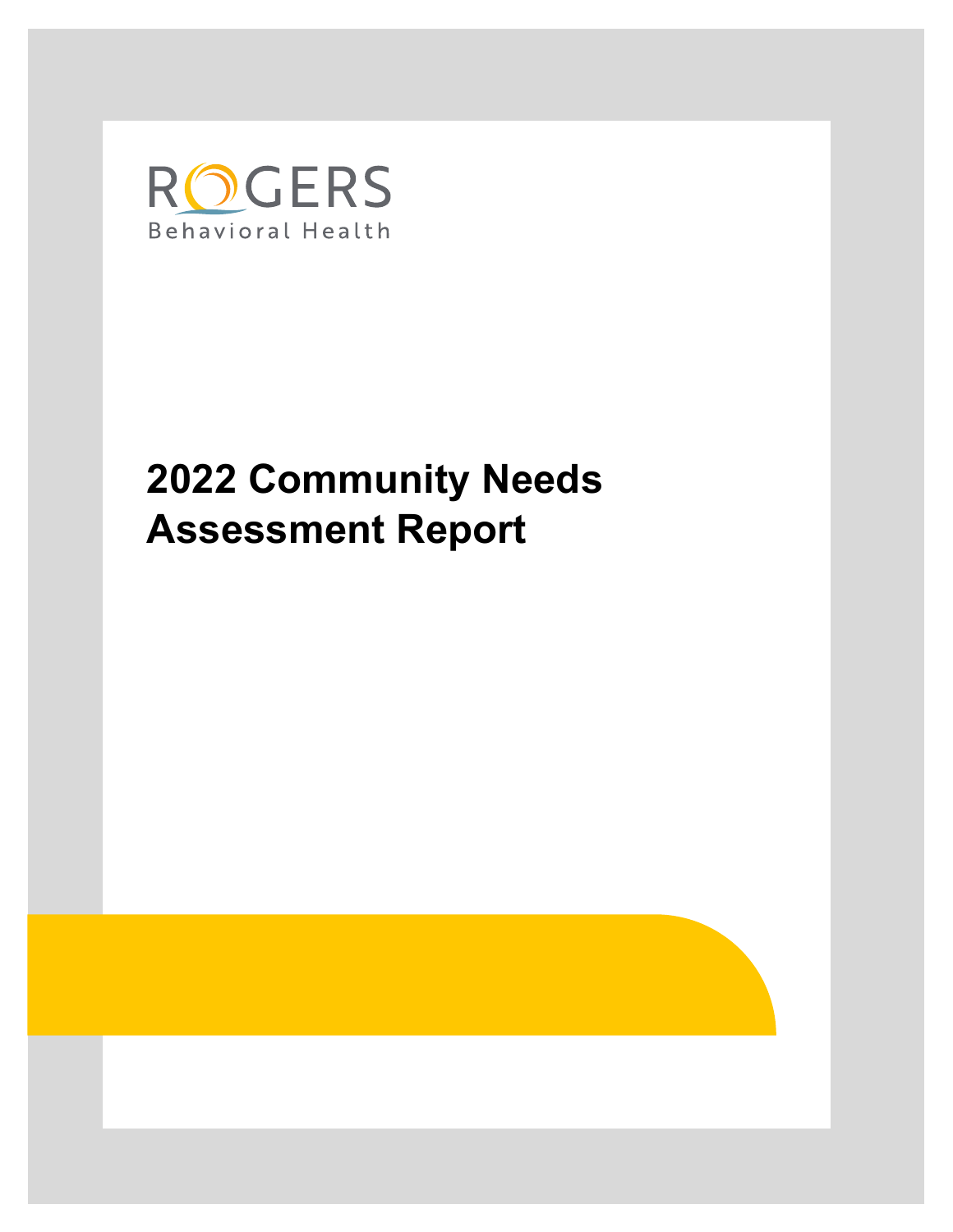## **Table of Contents**

### **I. Description of Rogers Behavioral Health**

**II. Executive summary**

### **III. Methodology**

Communities served

Community health needs assessment process

### **IV. Data collection**

Secondary data Primary data Limitations and information gaps

### **V. Secondary data results: quantitative**

- Population Health factors
- Socio-economic factors Mental illness factors Addiction factors Clinical care factors

### **VI. Secondary data results: qualitative**

Summary

County specific

### **VII. Summary of primary data survey results**

Quantitative highlights Qualitative highlights

### **VIII. Summary of findings and prioritized needs**

Key findings

2022-2024 priorities

Implementation plan

Significant health needs not specifically addressed in priorities

### **IX. Appendices**

**Appendix 1**: Rogers Behavioral Health primary data survey questions

- **Appendix 2**: Community resources utilized for this assessment Available existing behavioral health resources
- **Appendix 3:** Status update on 2019-2021 priorities

**Appendix 4:** Detailed report on 2022-2024 priorities and implementation plan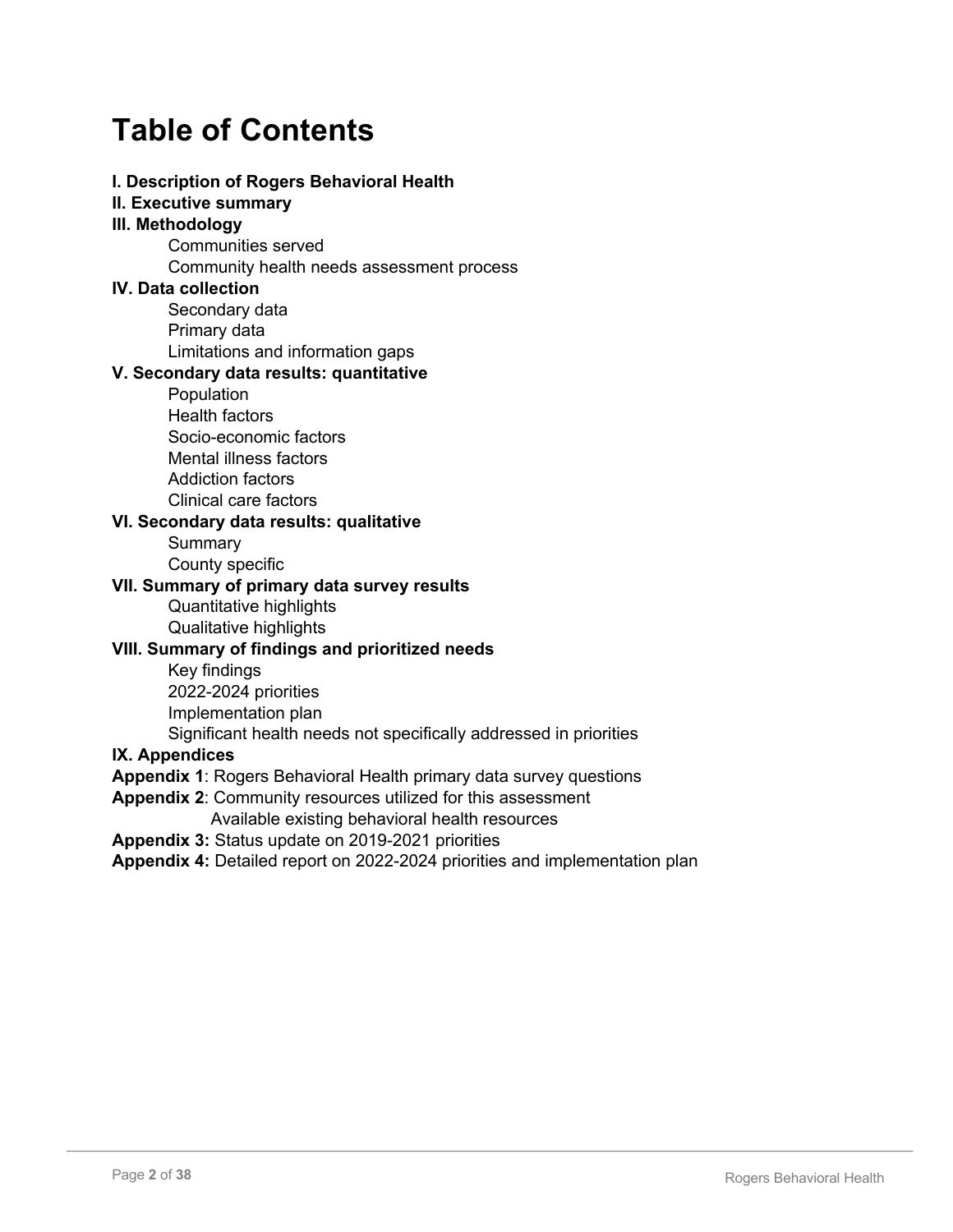## **I. Description of Rogers Behavioral Health**

Rogers Behavioral Health is a nationally recognized, not-for-profit provider of mental health and addiction services for adults, adolescents, and children. Rogers provides treatment in Wisconsin and eight other states, making it one of the largest providers of specialty behavioral healthcare in the nation.

Throughout our network of inpatient hospitals, residential centers, outpatient clinics, and supportive living space, Rogers provides evidence-based treatment for:

- OCD and anxiety disorders
- Depression and other mood disorders
- Eating disorders
- Addiction
- Trauma and PTSD
- Mental health disorders affecting children and adolescents on the autism spectrum

Within each of these specialty treatment programs are multiple levels of care, including**:** 

- Partial hospitalization care six to seven hours a day, five days a week for four to eight weeks (PHPs)
- Intensive outpatient care three hours a day, four to five days a week for four to six weeks (IOPs)
- Residential care intensive psychiatric and addiction treatment typically lasting 30 to 90 days
- Inpatient care provides stabilization during an acute episode with a length of stay based on the needs of the patient and condition

Rogers' research in clinical outcomes shows that patients who go on to complete partial hospitalization after inpatient or residential treatment do best. Patients can also move to a higher or lower level of care to ensure they are in a program that meets their needs and works best for them. By using the full continuum of care, patients are more likely to sustain their gains, and many continue to make progress as they complete Rogers' outpatient programs.

The Rogers system also includes Ladish Co. Foundation Center, home to Rogers Research Center, Rogers Behavioral Health Foundation, and Ronald McDonald Family Room®. In addition, Rogers leads WISE, a coalition of mental health advocates with the goal of eliminating stigma related to mental health and substance use disorders.

Rogers envisions a future where people have the tools to rise above the challenges of mental illness, addiction, and stigma to lead healthy lives. This vision is brought to life by constantly elevating the standard for behavioral healthcare, demonstrating exceptional treatment outcomes, and acting with compassion and respect.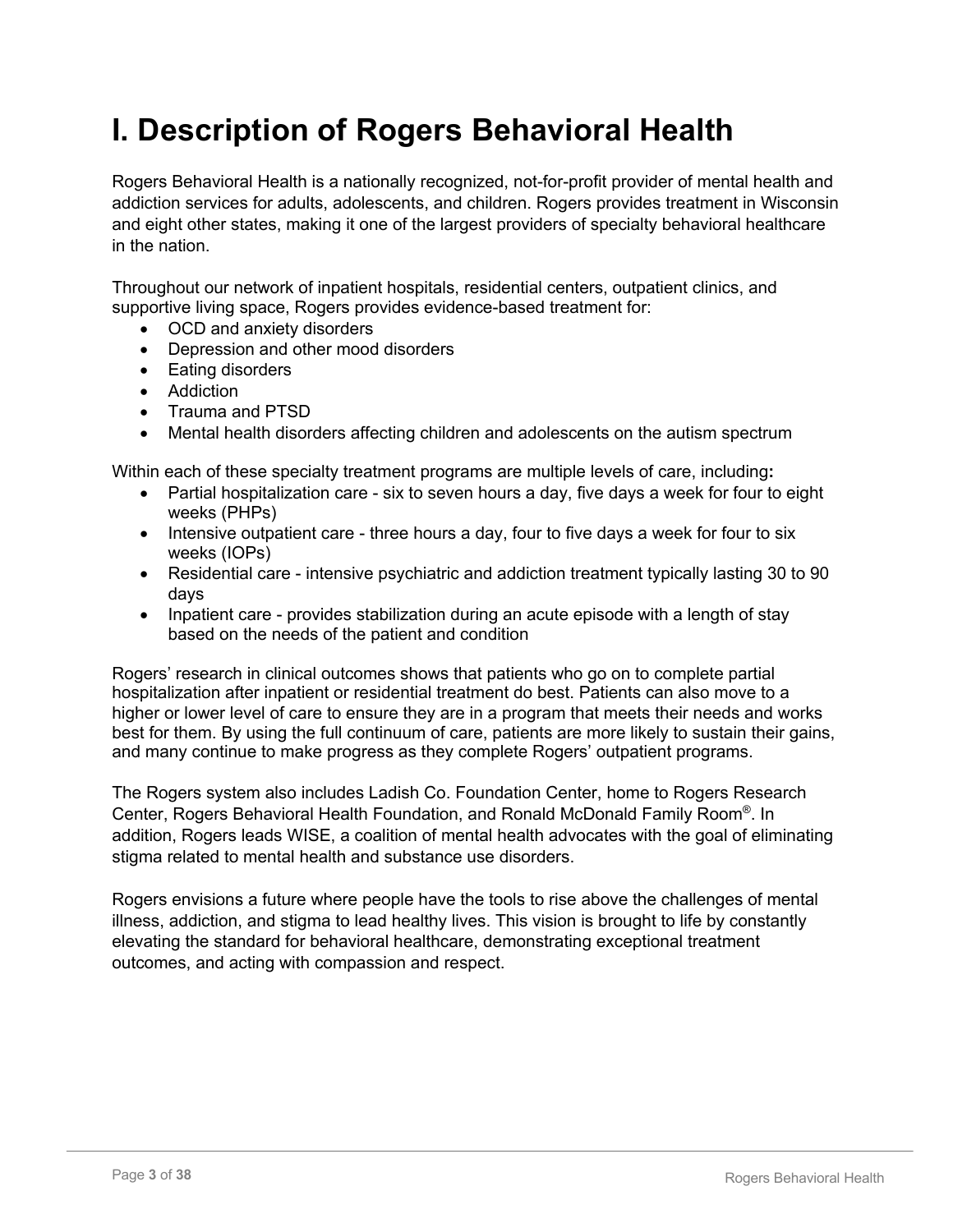## **II. Executive summary**

Rogers conducted this 2022 Community Health Needs Assessment (CHNA) to assist in focusing on the most significant health needs for people seeking treatment for mental illness.

Design of this CHNA, which is specific to behavioral health, was patterned from the Substance Abuse and Mental Health Services Administration (SAMSHA) Behavioral Health Treatment Needs Assessment for States Toolkit.

Throughout 2021, a CHNA Advisory Committee convened regularly in order to review progress on priorities addressed in the 2019 CHNA, set direction for the 2022 assessment, and develop and implement a community survey for primary data collection. In 2022, the committee reviewed primary survey results as well as a report of secondary data that had been collected for the purposes of this CHNA.

Backed by this data, the group identified and prioritized significant behavioral health needs. These priorities were measured within the context of Rogers' existing programs, resources, strategic goals, and partnerships. The following criteria were considered:

- Burden of the behavioral health issues and treatment needs on individuals and families
- Implication of these issues within the community
- Health inequities linked to these issues and needs
- Alignment of needs with Rogers' strategic plan and core capabilities
- Impact of strategies within 2019 CHNA priorities

As a result, this CHNA addresses these key priorities for 2022-2024:

- Enhance and expand Rogers' levels of care
- Empower communities, organizations, and individuals through mental health education and stigma reduction
- Advance workforce development initiatives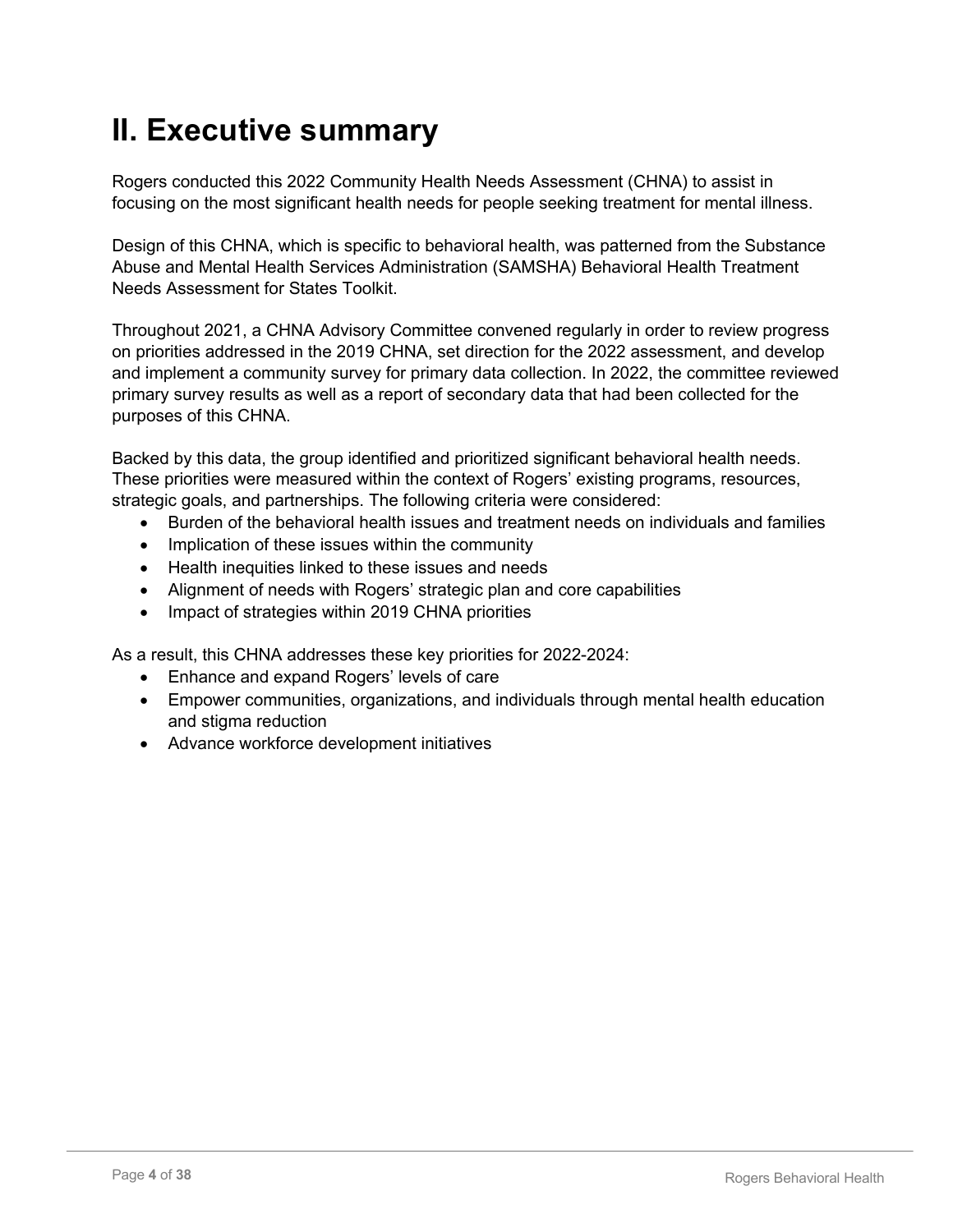## **III. Methodology**

### **CHNA Advisory Team**

The 2022 process was led by an advisory committee of Rogers including:

- Stacey Basile, development and marketing manager, Rogers Behavioral Health Foundation
- Jessica Cook, director, Data Analytics
- Hilary Dickinson, communications and public relations lead
- Sue McKenzie Dicks, vice president, healthy culture
- Danielle Hayes, grant accountant
- Gina Magnus, Rogers Behavioral Health board member and Rogers Advocacy and Outreach Committee member
- Emily Russart, controller

Additionally, Rogers engaged the services of Canter Consulting, LLC to coordinate collecting secondary research and compiling the report. This report was completed in compliance with the IRS requirements described in section 501(r)(3) of the Internal Revenue Code.

### **Geographic focus**

While Rogers clinics are located throughout the country, for the purpose of a community needs assessment, this report focuses on the communities served within these Wisconsin counties:

- Dane
- Kenosha
- Milwaukee
- Racine
- Washington
- Waukesha

This geographic focus is based on historical and current admissions to Rogers, as more than 60 percent of Rogers patients reside within this geographic area. Additionally, this region is where Rogers' inpatient and residential care programs are located.

### **Process**

The following steps were taken to complete the CHNA. Each step is described in detail throughout the report.

- 1. Formation of a 2022 CHNA Advisory Committee
- 2. Definition of community served for the purpose of this report
- 3. Data collection and analysis of themes, trends, and disparities (both primary and secondary data)
- 4. Identification and prioritization of community health needs and services to meet those needs

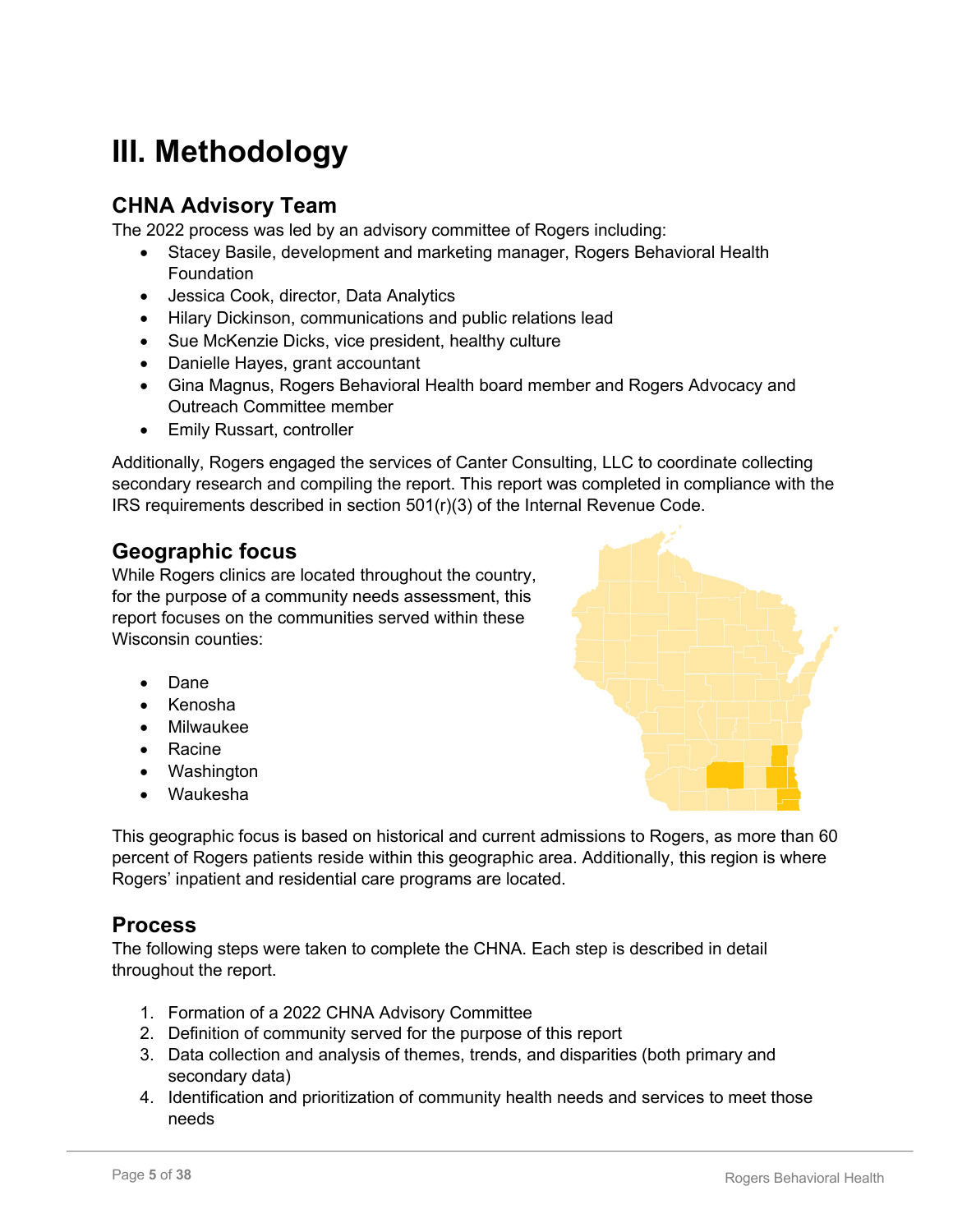- 5. Adoption of goals and implementation strategy to respond to prioritized needs in collaboration with community partners
- 6. Update on priorities outlined within the 2019 CHNA
- 7. Dissemination of the 2022 CHNA to the public

## **IV. Data collection**

### **Primary data**

The Rogers CHNA Advisory Committee developed an electronic survey that was distributed via email and through Facebook to identified community members and groups within the six counties to solicit input regarding behavioral health issues within the community. A total of 1,167 individuals responded to the survey, including referring providers, civic and business representatives, non-profit providers, and community members representing medically underserved, low income, and minority populations. Many respondents are members of Wise Initiative for Stigma Elimination (WISE), a coalition of community partners supported by Rogers. Most WISE members are individuals with lived experience and mental health advocates. Members of Rogers Behavioral Health's Board of Directors, Rogers Behavioral Health Foundation's Board of Directors, and individuals serving on the Rogers Advocacy and Outreach Committee also completed the survey. This committee consists of community members at large and Rogers leadership.

### **Secondary data**

Rogers relied heavily on quantitative and qualitative data collected through various surveys, reports, and assessments prepared by municipal and other government agencies and public institutions.

The following resources were utilized to discover secondary data relevant to the behavioral health status and needs of the southeastern Wisconsin communities served by Rogers:

Centers for Disease Control and Prevention, Morbidity and Mortality Reports Centers for Disease Control and Prevention, National Center for Health Statistics Froedtert and Medical College of Wisconsin Community Health Needs Assessment, 2020 Froedtert and Medical College of Wisconsin (West Bend) Community Health Improvement Plan: Fiscal Year 2021-2023 Health Resources & Services Administration (HRSA): April 2021 Index Mundi 2021 Kenosha Community Foundation Report Milwaukee County Key Informant Survey Report 2018-2019 State Level Data and Ranks: 2021 Waukesha County Health Needs Assessment, 2020 Wisconsin Department of Health and Human Services Library World Health Organization, Social Determinants of Mental Health World Population Review, 2021 2019 Community Health Needs Assessment, Milwaukee County 2019 Wisconsin Mental Health and Substance Abuse Needs Assessment 2019-2021 UW Health Community Health Needs Assessment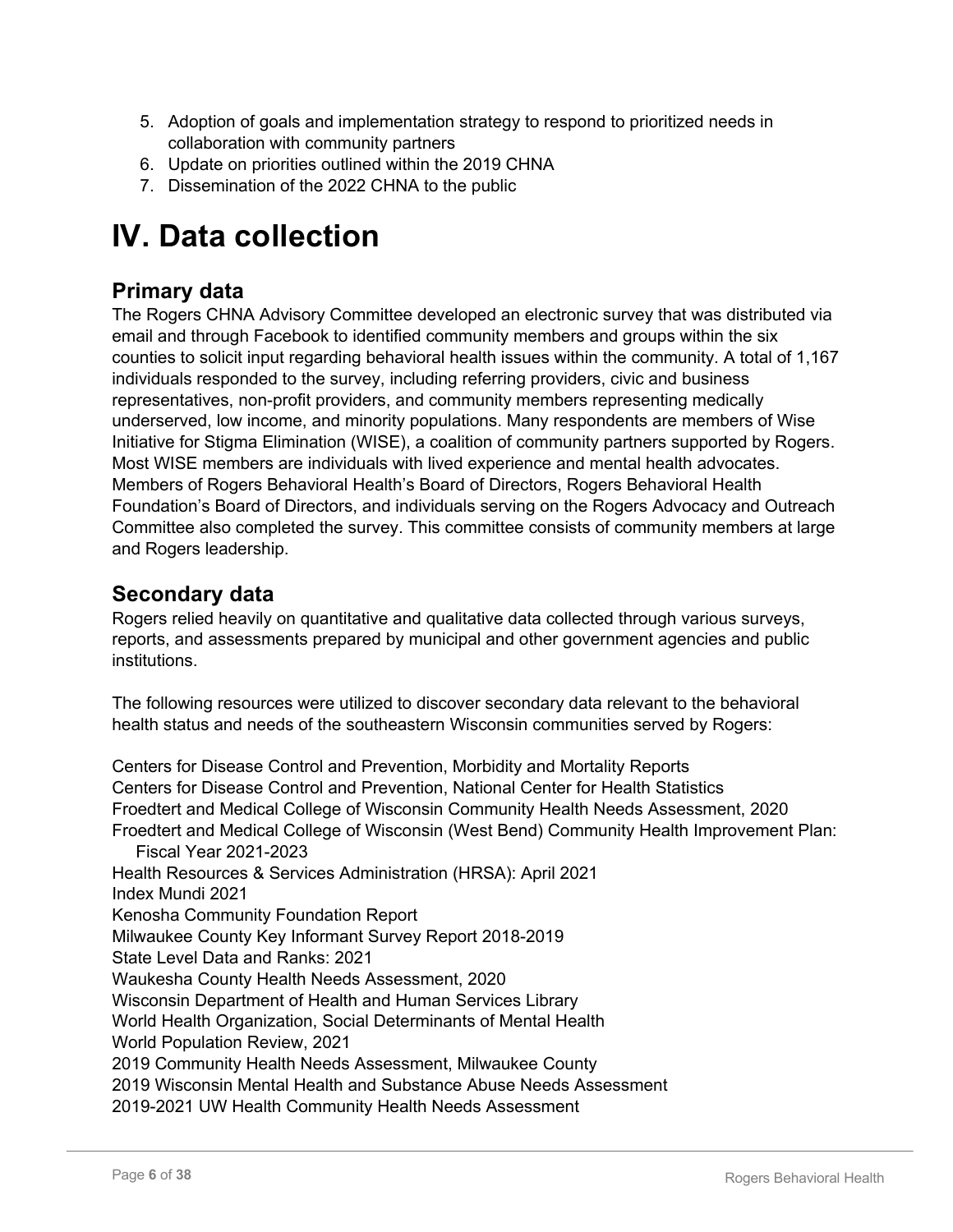2020 Community Health Needs Assessment, Aurora Medical Center in Washington County 2020 Community Health Needs Assessment Report, Aurora Medical Center 2020 Dashboard: Wisconsin Department of Health Services 2021 County Health Rankings and Roadmaps and World Population Review 2021 Racine County Health Needs Assessment 2021 State Level Data and Ranks 2022-2024 Dane County Community Health Needs Assessment

### **Limitations and information gaps**

While every effort was made to capture the health needs of the community, the process of conducting a CHNA carries inherent limitations. The primary data survey was conducted with a select group of people who represent the communities that Rogers serves. The views and opinions of those individuals are subject to bias, and data interpretations are subject to the limitations of the sampling methodology.

The secondary health data that was analyzed as part of this study captures an array of healthrelated measures that help in understanding the needs of the populations. However, certain health needs might not have been captured or reflected in the existing data sources. Therefore, certain health needs may have been given more weight or importance than others.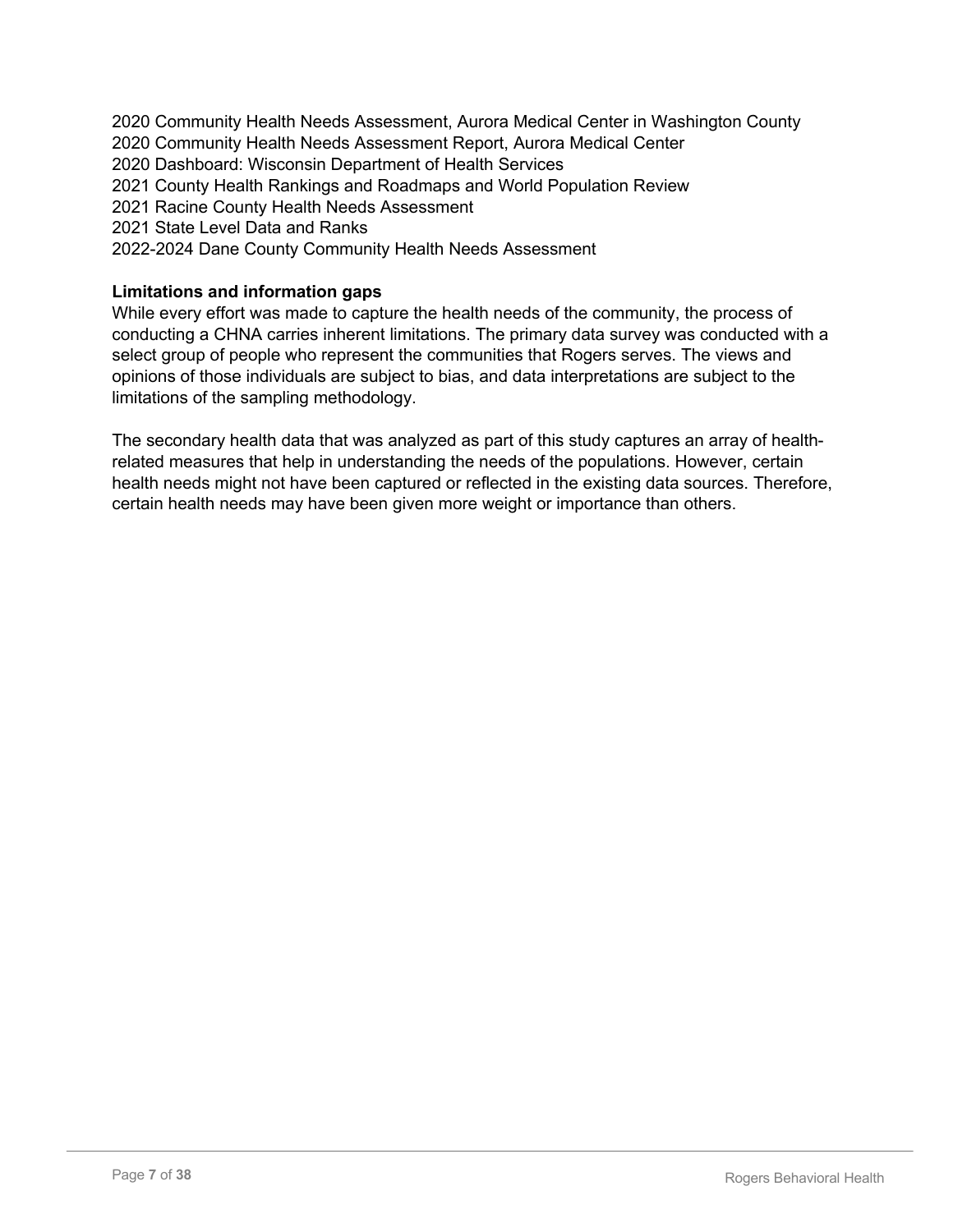## **V. Secondary data results: quantitative community profile**

### **1. Demographics**

Since the publication of the 2019-2021 CHNA conducted by Rogers, population sizes have increased within all counties but Milwaukee County. As population growth occurs, demand and utilization of health services, including mental health treatment, can be expected to increase.

| County                       | % of population<br>under 18 | % of population<br>65 or older | <b>Population</b> | % pop. change |  |  |
|------------------------------|-----------------------------|--------------------------------|-------------------|---------------|--|--|
| Dane                         | 24%                         | 14%                            | 542,364           | $+10.87$      |  |  |
| Kenosha                      | 22%                         | 14%                            | 170,831           | $+2.52$       |  |  |
| <b>Milwaukee</b>             | 24%                         | 14%                            | 943,240           | $-0.53$       |  |  |
| Racine                       | 23%                         | 16%                            | 196,219           | $+0.42$       |  |  |
| Washington                   | 22%                         | 18%                            | 137,212           | $+3.96$       |  |  |
| Waukesha                     | 21%                         | 19%                            | 407,550           | $+4.49$       |  |  |
| <b>Wisconsin</b>             | 28.6%                       | 13.1%                          | 5,852,490         | $+0.26$       |  |  |
| $(0 \t1 \t1 \t1 \t1 \t0004)$ |                             |                                |                   |               |  |  |

(Source: Index Mundi 2021)

### **2. Socio-economic factors**

According to the World Health Organization, mental health and many common mental disorders are shaped to a great extent by the social, economic, and physical environments in which people live. There is a large disparity of socio-economic conditions among the counties designated in this report that are served by Rogers.

|                  | <b>Children</b> | Children in<br>single |                    | <b>High</b>          |                            | <b>Severe</b>            |                         |
|------------------|-----------------|-----------------------|--------------------|----------------------|----------------------------|--------------------------|-------------------------|
| County           | in<br>poverty   | parent<br>households  | Food<br>insecurity | school<br>graduation | <b>Broadband</b><br>access | housing<br><b>issues</b> | <b>Median</b><br>income |
| Dane             | 7%              | 19%                   | 7%                 | 89%                  | 88%                        | 16%                      | \$77,800                |
| Kenosha          | 12%             | 31%                   | 10%                | 90%                  | 85%                        | 16%                      | \$66,500                |
| <b>Milwaukee</b> | 24%             | 40%                   | 13%                | 78%                  | 78%                        | 21%                      | \$53,500                |
| Racine           | 17%             | 31%                   | 9%                 | 82%                  | 84%                        | 14%                      | \$61,700                |
| Washington       | 6%              | 16%                   | 6%                 | 95%                  | 87%                        | 10%                      | \$81,900                |
| Waukesha         | 5%              | 13%                   | 6%                 | 96%                  | 90%                        | 11%                      | \$91,100                |
| Wisconsin        | 14%             | 23%                   | 9%                 | 90%                  | 83%                        | 14%                      | \$64,200                |

(Source: 2021 County Health Rankings and Roadmaps and World Population Review 2021)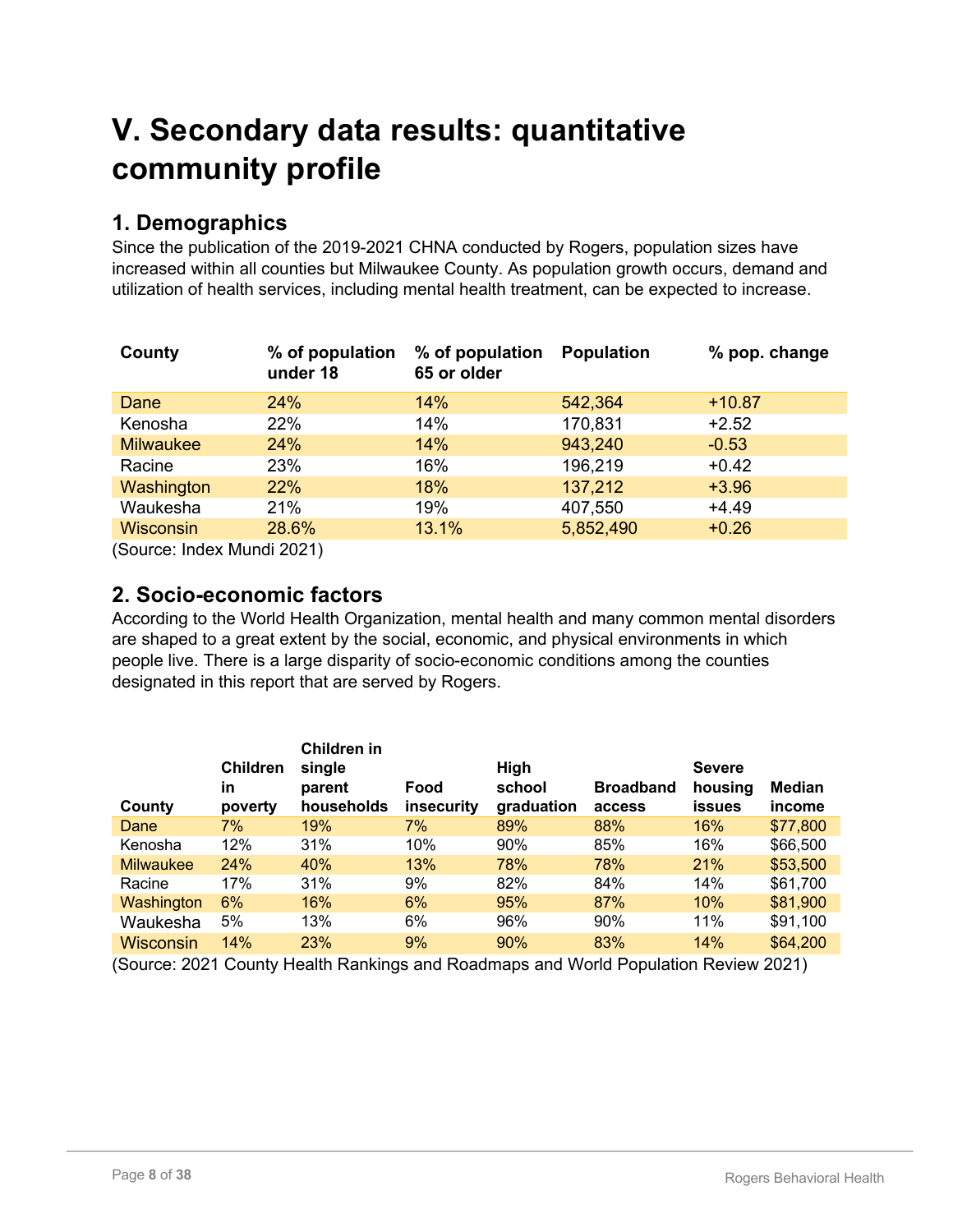### **3. Overall standing in health outcomes and factors**

There is a direct correlation between socio-economic factors and the health of residents within geographic areas—as evidenced by this data.

|                  | <b>State ranking of health</b> | State ranking in health |
|------------------|--------------------------------|-------------------------|
| County           | outcomes*                      | factors**               |
| Dane             | 6                              | 2                       |
| Kenosha          | 58                             | 56                      |
| <b>Milwaukee</b> | 70                             | 70                      |
| Racine           | 61                             | 58                      |
| Washington       | 5                              | 6                       |
| Waukesha         |                                |                         |

\*Ranking based on 72 counties with a top ranking of #1

(Source: 2021 State Level Data and Ranks)

*\*Outcomes* take into consideration both length and quality of life.

*\*\*Factors* represent things we can change to improve health for all, such as, access to quality clinical care, healthy foods, green spaces, and secure and affordable housing.

### **4. Mental health and addiction incidence:**

### **Influence of COVID 19 Pandemic**

It is important to note the dramatic change in the mental health of U.S. residents as the COVID-19 pandemic has progressed. According to a December 2021 report by KFF (Kaiser Family Foundation), over 30% of adults in the U.S. reported symptoms of anxiety and/or depressive disorder, up from 11% of adults prior to the pandemic. Negative mental health outcomes have also affected children and adolescents; over 20% of school-aged children have experienced worsened mental or emotional health since the pandemic began.

Substance use issues have also worsened. Deaths due to drug overdose increased by nearly 30% from 2019 to 2020, primarily driven by opioids. This increase in mental health and substance use issues comes at a time when resources are already strained, and people with mental health diagnoses are facing heightened barriers to care.

One of the most disturbing signs of the pandemic-related mental health crisis is occurring among young people. While overall suicide rates have declined, the rate of adolescent suicides has risen dramatically. In late 2021, the U.S. Surgeon General issued an advisory report documenting that emergency department visits in early 2021 for suspected suicide attempts were 51% higher for adolescent girls and 4% higher for adolescent boys compared to the same time two years prior.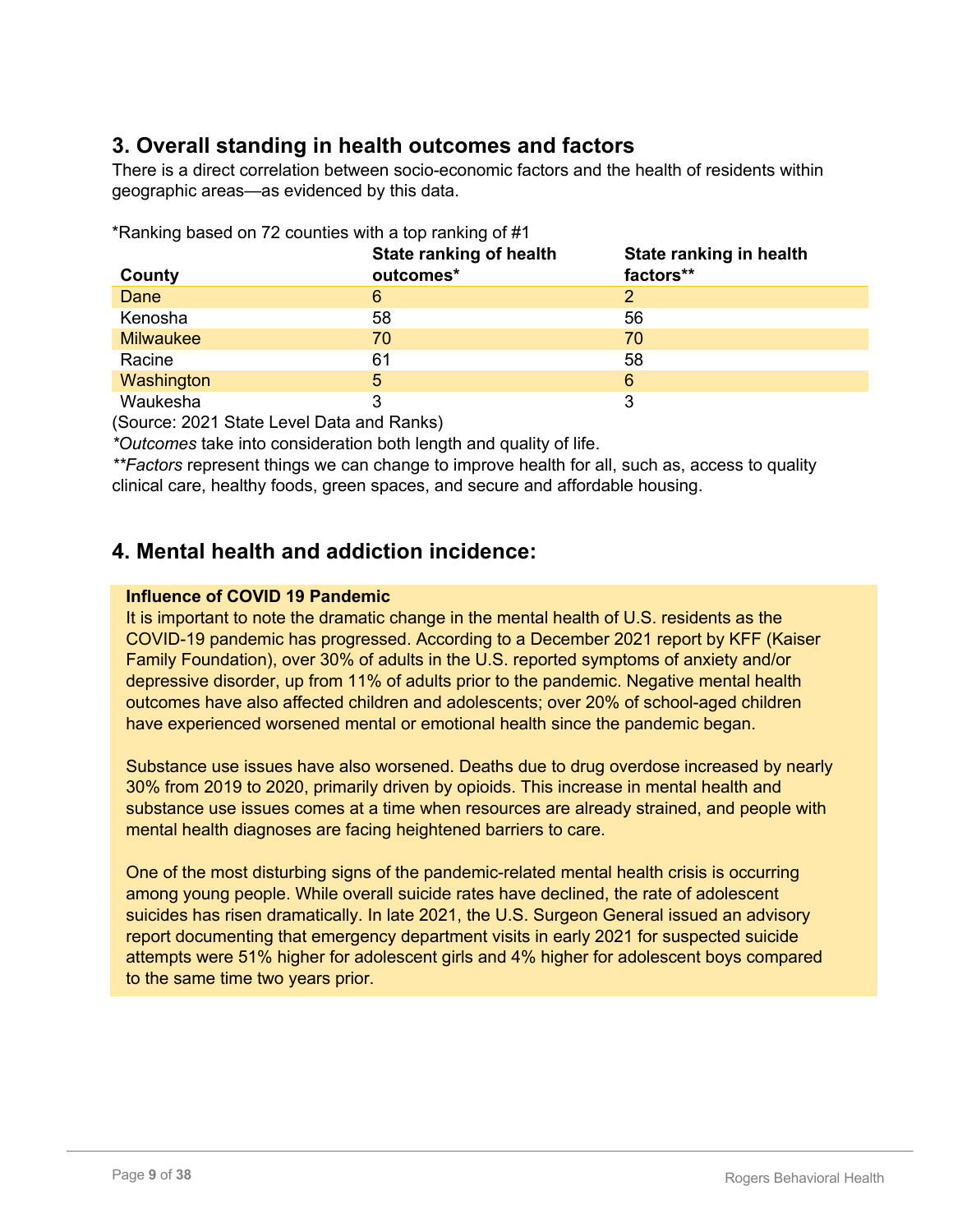### **Mental health incidence:**

| County          | Est.<br>adults<br>with any<br>mental<br>illness | Est.<br>adults<br>with<br>serious<br>mental<br>illness | Est.<br>children/<br>adol. with<br>any<br>mental<br>illness | Est.<br>children/<br>adol.<br>with<br>serious<br>emotional<br>disturbance | <b>Suicides</b><br>per<br>100,000<br>residents | Poor<br>physical<br>health<br>days per<br>month | Poor<br>mental<br>health<br>days/mo<br>nth |
|-----------------|-------------------------------------------------|--------------------------------------------------------|-------------------------------------------------------------|---------------------------------------------------------------------------|------------------------------------------------|-------------------------------------------------|--------------------------------------------|
| Dane            | 76,609                                          | 20,165                                                 | 16,558                                                      | 8,673                                                                     | 12                                             | 3.3                                             | 3.6                                        |
| Kenosha         | 23,689                                          | 6,235                                                  | 6,334                                                       | 3,318                                                                     | 14                                             | 4.0                                             | 4.2                                        |
| <b>Milwauke</b> |                                                 |                                                        |                                                             |                                                                           |                                                |                                                 |                                            |
| e.              | 134,282                                         | 35,345                                                 | 34,640                                                      | 18,146                                                                    | 12                                             | 4.9                                             | 4.7                                        |
| Racine          | 27,604                                          | 7,266                                                  | 7,164                                                       | 3,753                                                                     | 15                                             | 4.0                                             | 4.2                                        |
| Washingt        |                                                 |                                                        |                                                             |                                                                           |                                                |                                                 |                                            |
| <b>on</b>       | 19,177                                          | 5,048                                                  | 4,898                                                       | 2,566                                                                     | 14                                             | 3.4                                             | 3.8                                        |
| Waukesh         |                                                 |                                                        |                                                             |                                                                           |                                                |                                                 |                                            |
| a               | 57,250                                          | 15,069                                                 | 14,192                                                      | 7,434                                                                     | 13                                             | 2.9                                             | 3.5                                        |
| <b>Wisconsi</b> |                                                 |                                                        |                                                             |                                                                           |                                                |                                                 |                                            |
| $\mathsf{n}$    | 828,602                                         | 218,100                                                | 200,860                                                     | 105,213                                                                   | 15                                             | 3.7                                             | 4.0                                        |

(Sources: 2019 Wisconsin Mental Health and Substance Abuse Needs Assessment and 2021 County Health Rankings and Roadmaps)

### **Addiction incidence:**

\*\*Numbers are per 100,000 residents

| County           | <b>Deaths</b><br>attributed to<br>alcohol<br>(per 100,000) | <b>Deaths</b><br>attributed to<br>opioid abuse<br>(per 100,000) | <b>Emergency</b><br>room visits due<br>to opioids | <b>State ranking for</b><br>alcohol inpatient<br>visits |
|------------------|------------------------------------------------------------|-----------------------------------------------------------------|---------------------------------------------------|---------------------------------------------------------|
| Dane             | 42.3                                                       | 23.1                                                            | 68.2                                              | $\overline{2}$                                          |
| Kenosha          | 52.2                                                       | 25.5                                                            | 54.6                                              | 8                                                       |
| <b>Milwaukee</b> | 72.3                                                       | 44.6                                                            | 91.4                                              |                                                         |
| Racine           | 60.9                                                       | 25.0                                                            | 47.9                                              | 5                                                       |
| Washington       | 43.5                                                       | 18.5                                                            | 38.4                                              | 12 <sup>°</sup>                                         |
| Waukesha         | 47.6                                                       | 20.7                                                            | 41.9                                              | 3                                                       |
| <b>Wisconsin</b> | 53                                                         | 21.1                                                            | 52.1                                              | --                                                      |

(Source: Wisconsin Department of Health Services 2020 Dashboard)

#### **5. Mental health and substance abuse treatment gaps**

In Wisconsin, about one-third of individuals access mental health services through the public systems; two-thirds access mental health services using commercial insurance or other sources.

There are various reasons why adults and children with mental health challenges remain unserved. This treatment gap is most often due to lack of access to clinical care, and/or the stigma of seeking mental health treatment.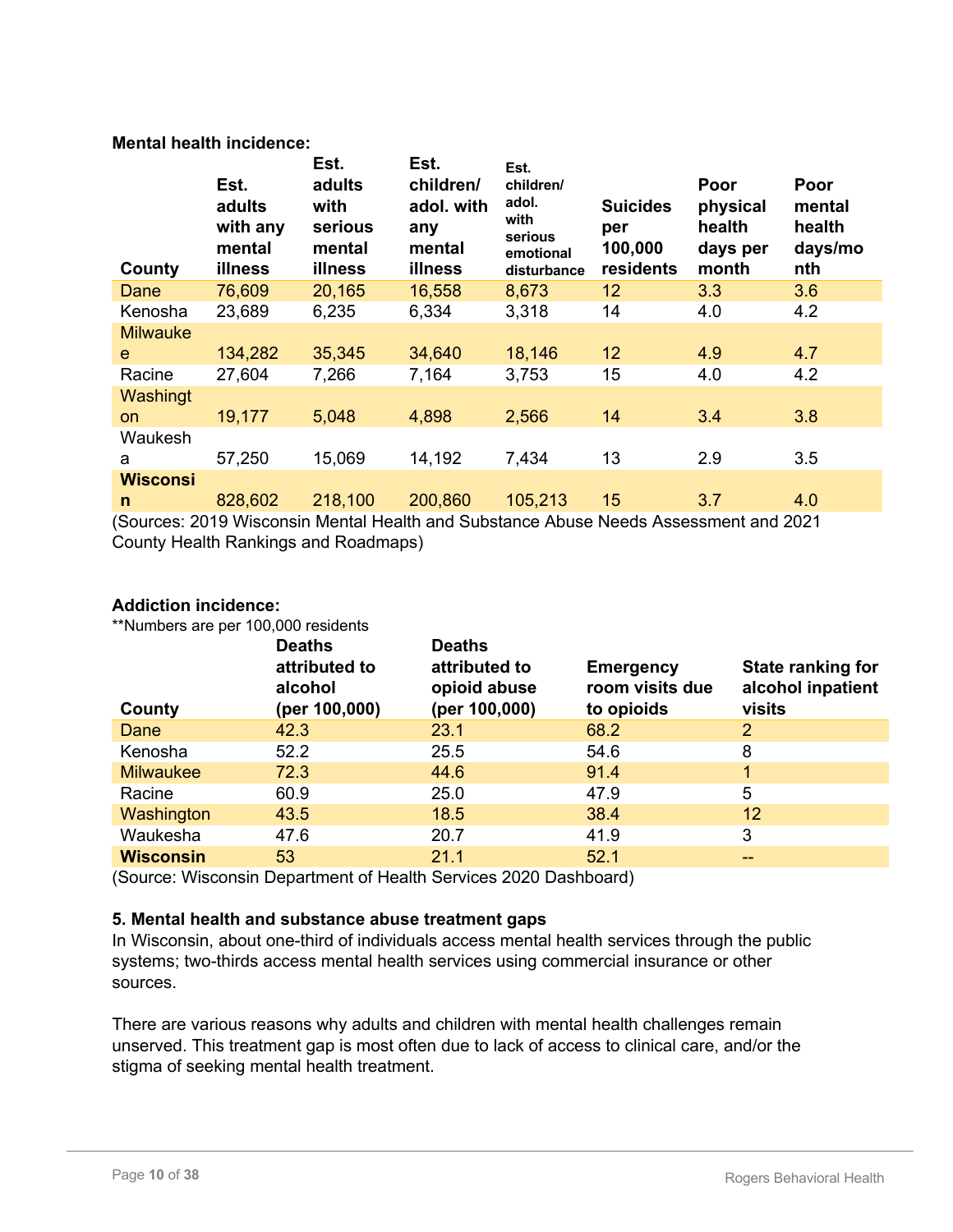### **Clinical care factors**

### Influence of COVID-19 Pandemic

One of the greatest challenges moving forward is a severe shortage of qualified mental health professionals. Demand for mental health services has traditionally exceeded available supply in most communities, but the pandemic is exasperating this shortage to crisis levels.

To illustrate, data released in April 2021 by the Health Resources & Services Administration (HRSA) identifies shortfalls in the following areas:

|                      | <b>Medical Provider Shortage</b> | <b>People Affected*</b> |
|----------------------|----------------------------------|-------------------------|
| <b>Primary Care</b>  | 15,303                           | 83 million              |
| Dental               | 10,926                           | 61 million              |
| <b>Mental Health</b> | 6.471                            | 124 million             |

\*-Indicates people living in regions designated by the HRSA as "Health Professional Shortage Areas" more than6,000 areas in the U.S. in which the population-to-provider ratio for mental healthcare is at least 30,000-to-1.

### **County standings:**

|                  | <b>Mental health</b> | <b>Psychiatrists needed to decrease</b> |
|------------------|----------------------|-----------------------------------------|
| County           | providers            | shortages                               |
| Dane             | 240:1                | $-123.7$                                |
| Kenosha          | 830:1                | 8.9                                     |
| <b>Milwaukee</b> | 330:1                | 36.5                                    |
| Racine           | 640:1                | 13.9                                    |
| Washington       | 880:1                | 9.9                                     |
| Waukesha         | 420:1                | $-20$                                   |

(Source: 2021 County Health Rankings and Roadmaps)

### **Treatment gaps**

#### **Adult treatment gaps: mental health**

| County           | # with<br>any mental<br>illness | # who<br>received<br>mental<br>health<br>services | % served<br>with public<br>system | % served<br>with<br>commercial<br>insurance | <b>Treatment</b><br>gap |
|------------------|---------------------------------|---------------------------------------------------|-----------------------------------|---------------------------------------------|-------------------------|
| Dane             | 76,609                          | 78,002                                            | 15%                               | 87%                                         | $-2\%$                  |
| Kenosha          | 23,689                          | 10,025                                            | 31%                               | 11%                                         | 58%                     |
| <b>Milwaukee</b> | 134,282                         | 56,808                                            | 31%                               | 12%                                         | 57%                     |
| Racine           | 27,604                          | 11,244                                            | 27%                               | 13%                                         | 60%                     |
| Washington       | 19,177                          | 7,085                                             | 17%                               | 20%                                         | 63%                     |
| Waukesha         | 57,250                          | 19,571                                            | 12%                               | 22%                                         | 66%                     |
| <b>Wisconsin</b> | 828,601                         | 434,636                                           | 25%                               | 28%                                         | 47%                     |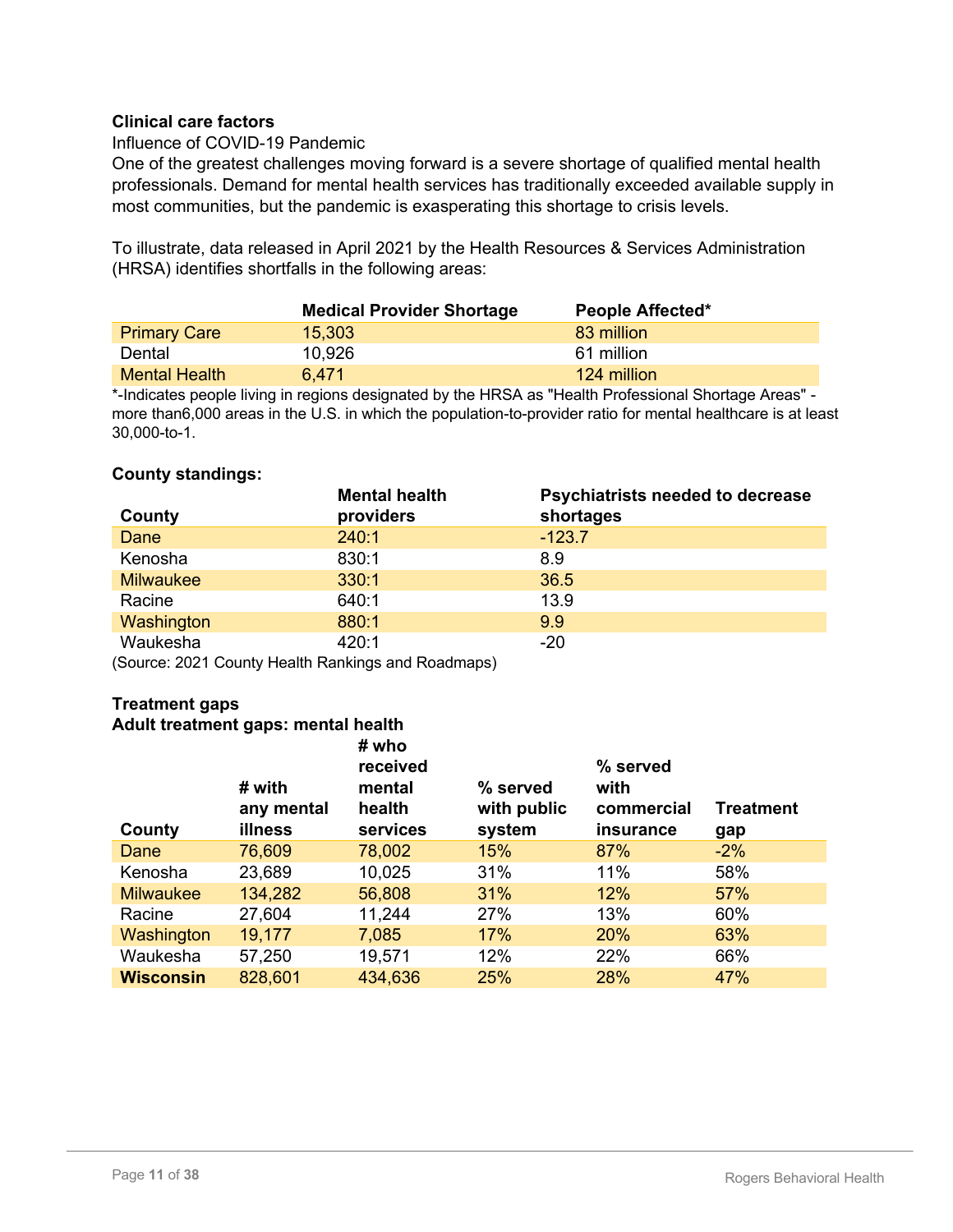### **Youth treatment gaps: mental health**

| County           | # with any<br>mental<br>illness | # who<br>received<br>mental<br>health<br>services | % served<br>with public<br>system | % served<br>with<br>commercial<br>insurance | <b>Treatment</b><br>gap |
|------------------|---------------------------------|---------------------------------------------------|-----------------------------------|---------------------------------------------|-------------------------|
| Dane             | 16,558                          | 18,368                                            | $30\%$                            | 81%                                         | $-11%$                  |
| Kenosha          | 6,334                           | 3,257                                             | 42%                               | 9%                                          | 49%                     |
| <b>Milwaukee</b> | 34,642                          | 21,019                                            | 53%                               | 7%                                          | 40%                     |
| Racine           | 7,164                           | 3,714                                             | 43%                               | 9%                                          | 48%                     |
| Washington       | 4,898                           | 2,191                                             | 28%                               | 17%                                         | 55%                     |
| Waukesha         | 14,192                          | 5,643                                             | 21%                               | 19%                                         | 60%                     |
| <b>Wisconsin</b> | 200,860                         | 126,244                                           | 41%                               | 22%                                         | 37%                     |

### **Substance use treatment gaps: adults**

| County           | # with<br>substance<br>use need | # who<br>received<br>substance<br><b>use</b><br>services | % served<br>with public<br>system | % served<br>with<br>commercial<br>insurance | <b>Treatment</b><br>gap |
|------------------|---------------------------------|----------------------------------------------------------|-----------------------------------|---------------------------------------------|-------------------------|
| Dane             | 35,123                          | 15,208                                                   | 15%                               | 28%                                         | 57%                     |
| Kenosha          | 10,861                          | 2,696                                                    | 19%                               | 5%                                          | 75%                     |
| <b>Milwaukee</b> | 61,564                          | 19,710                                                   | 26%                               | 6%                                          | 68%                     |
| Racine           | 12,656                          | 4,340                                                    | 27%                               | 8%                                          | 66%                     |
| Washington       | 8,792                           | 2,015                                                    | 14%                               | 9%                                          | 77%                     |
| Waukesha         | 26,247                          | 4,849                                                    | 10%                               | 9%                                          | 82%                     |
| <b>Wisconsin</b> | 379,888                         | 118,149                                                  | 19%                               | 12%                                         | 69%                     |

(Source for all treatment gaps data: Wisconsin Mental Health and Substance Abuse Needs Assessment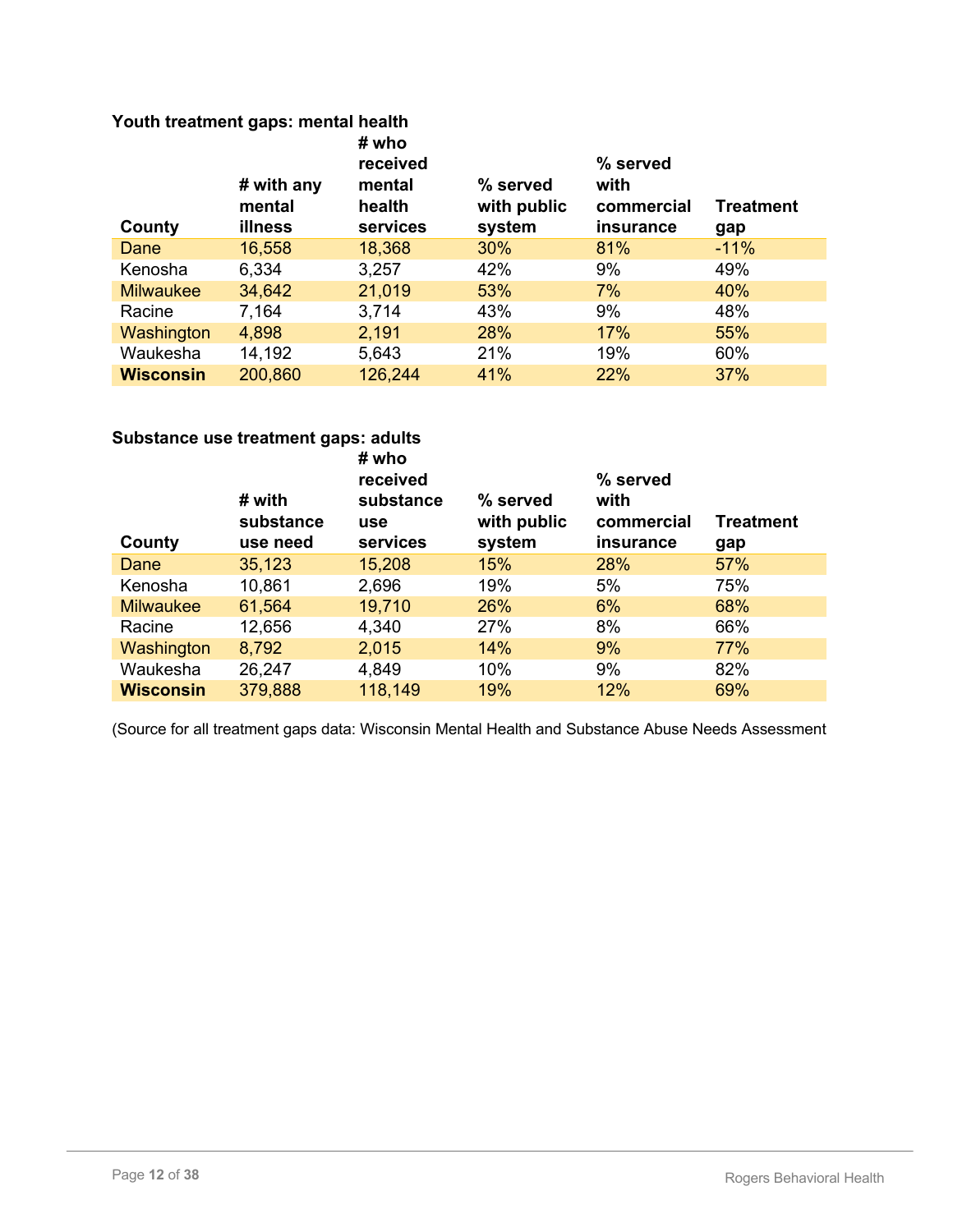## **VI. Secondary data results: qualitative community profile**

### **Summary**

For the purposes of this report, Rogers accessed key informant surveys within the most recently available Community Health Needs Assessments for all six counties. These surveys focus on interviews with a range of health providers, policy makers, other local experts, and community members. This report's qualitative analysis includes information related to mental health and addiction gleaned from these surveys and interviews. As the COVID-19 pandemic upended both the collection of this data as well as qualitative summaries, this analysis pays particular attention to narratives that arose during the pandemic.

Behavioral health (mental health and/or addiction) ranked among the top three health issues facing all six counties.

Key informants/community member insights suggest behavioral health issues overlap significantly with access to health services. Related barriers included:

- Lack of available providers and services
- Long waitlists to access providers and services
- Lack of transportation to services
- Difficulty paying for services or lack of coverage by insurance for services or medication
- Lack of culturally responsive care

For the assessments conducted during the COVID-19 pandemic, a common theme emerged: the pandemic has only made conditions worse regarding health needs and priorities. Key informants noted that increased isolation, lack of community engagement, separation from social supports, gaps in mental healthcare systems, fear of contracting COVID-19, grief from losing loved ones to COVID-19, depression, and feelings of despair are leading to a need for more mental health services at this time.

### **County-specific key informant summaries**

### **Dane County**

Generally, Dane County's health outcomes fare better than many state and national averages. However, these outcomes do not adequately capture the inequities between populations. Community members voiced:

- A desire for equal opportunity, resources, and respect
- Resiliency and commitment to the community
- A need for coordinated community resources
- Importance of connectedness and social cohesion
- A need for culturally responsive care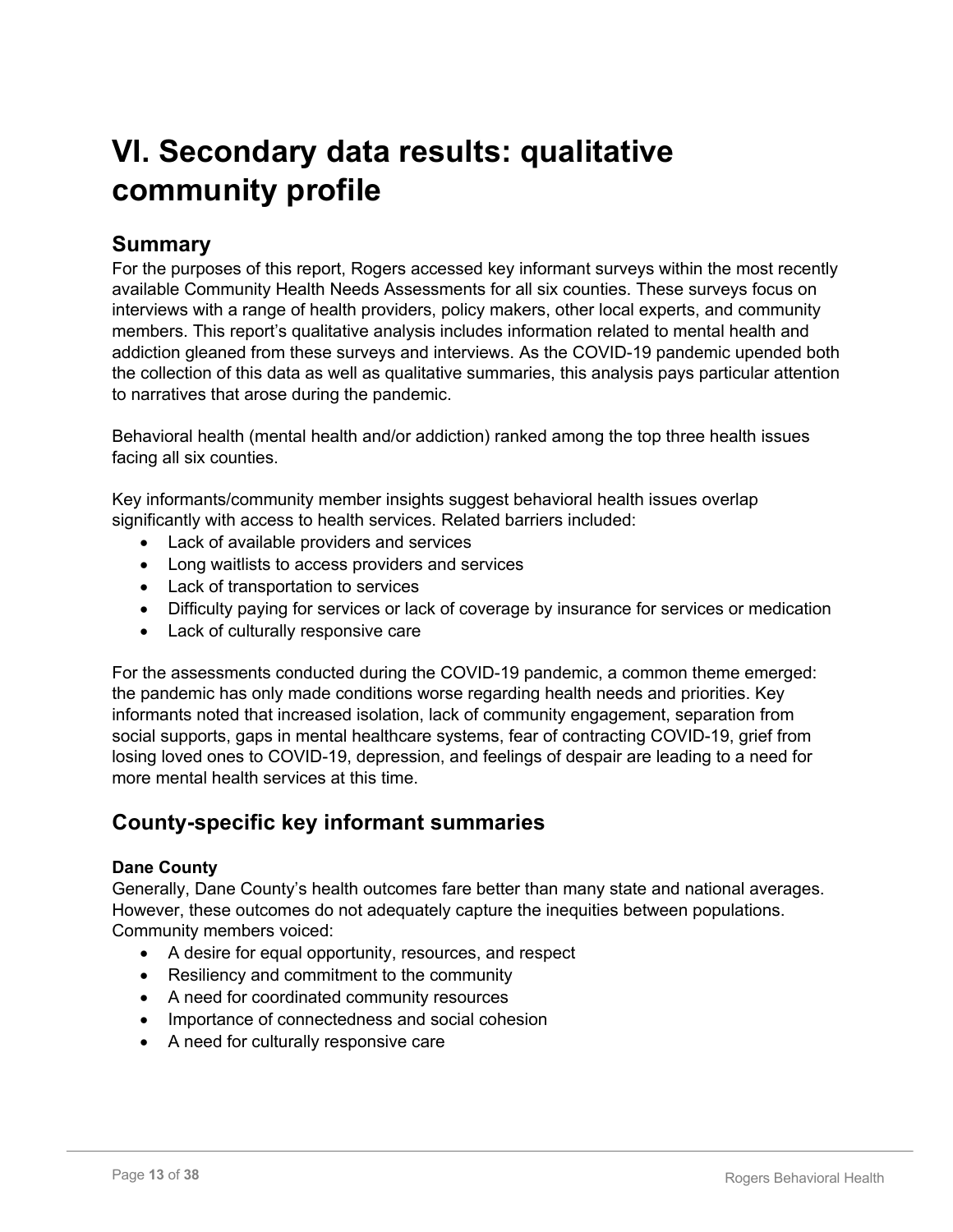Behavioral health (defined as mental health and addiction) was the top concern voiced by community members and ranked among the top four priorities of focus group members and interviewees.

*"…I really worry about the mental health in the community because we see it all the time with the kids and the adults because the systems aren't in place in the county to help our community. There's just not enough resources."* -Latinx\* Leader Key Informant Interview *"Mental healthcare is very much needed. You see the decline in mental health status among all age groups. This pandemic has made that worse for folks."* -Urban League of Greater Madison Key Informant Interview

Sources: 2022-2024 Dane County Community Health Needs Assessment; UW Health 2019-2021 Community Health Needs Assessment

### **Kenosha County**

Prioritized health needs to address within the 2021-2023 implementation strategy were:

- Access and coverage
- Behavioral health
- Social determinants of health

"The coronavirus pandemic and the economic upheaval that it caused, along with the social justice protests and civil unrest in Kenosha, have challenged our community's not-for-profit organizations – forcing changes to operations, straining budgets, and creating new processes of delivering services to their clients." -Kenosha Community Foundation

Sources: 2020 Community Health Needs Assessment Report, Aurora Medical Center in Kenosha, 2020 What is Needed Now-Kenosha County Needs Assessment Survey (Kenosha Community Foundation)

#### **Milwaukee County**

Mental health emerged as the most discussed issue by informants, who often referenced the connection between mental health and access to care. Informants also acknowledged links between substance and alcohol use to mental health.

The top five health issues ranked most consistently or most often cited by key informants within Milwaukee Healthcare Partnership healthy systems' community benefit leaders:

- Mental health
- Access to healthcare
- Violence
- Substance use
- Nutrition and healthy food

When it comes to strategies for improvement related to mental health, key informants' feedback included:

- Focus on healing trauma, and availability of trauma-informed training in all sectors, not just healthcare providers
- Focus on healthy mental and emotional development of youth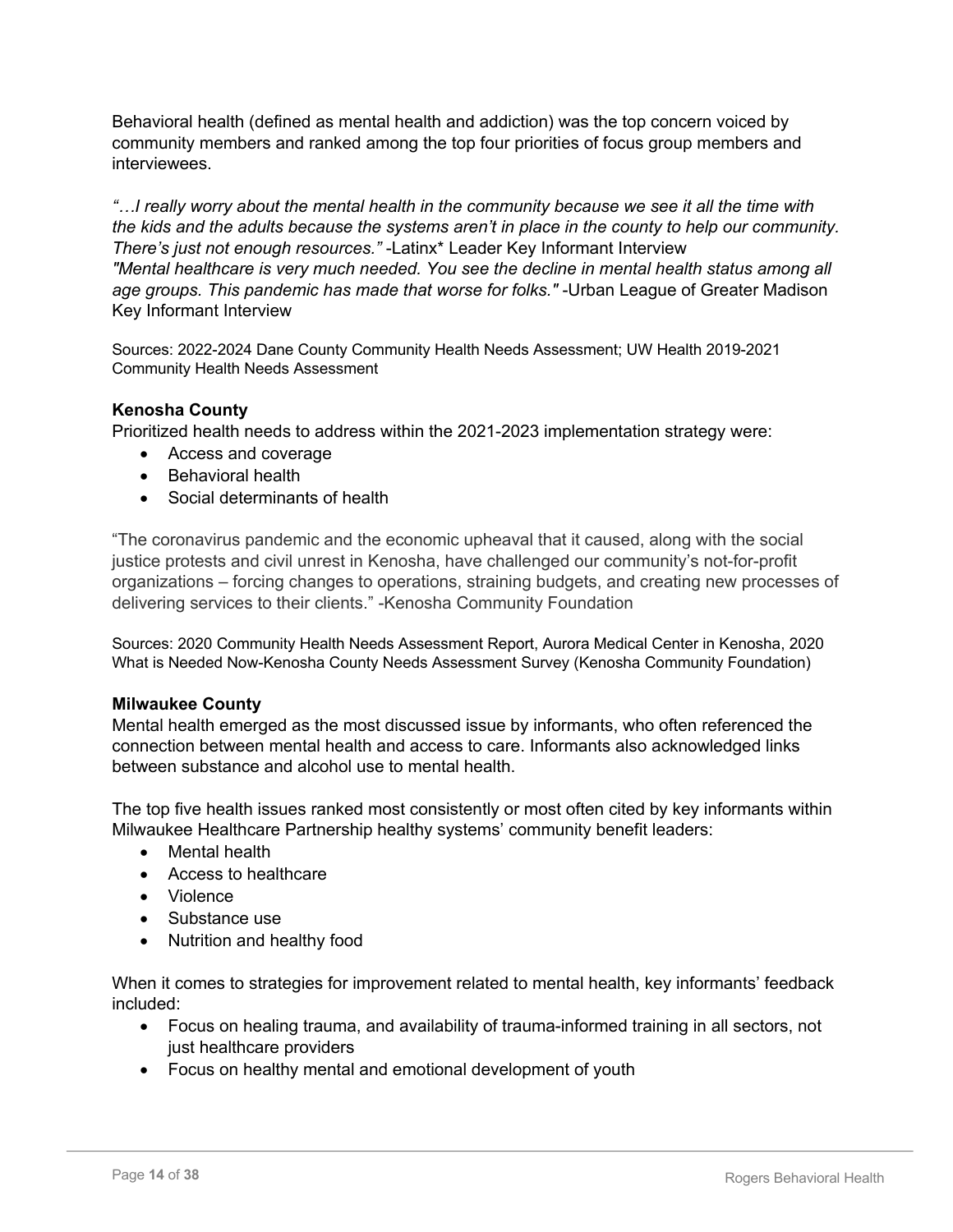- More community-based internship and practicum sites to train students who do field work related to mental health, with a focus on recruiting and retaining more providers in behavioral health
- Community education on Adverse Childhood Experiences (ACEs) and trauma
- Behavioral health services for those released from criminal justice system
- More affordable behavioral health services

Sources: Froedtert and Medical College of Wisconsin Community Health Needs Assessment, 2020, 2019 Community Health Needs Assessment, Milwaukee County, Milwaukee County Key Informant Survey Report 2018-2019

### **Racine County**

The five health issues ranked most consistently as top for the county were:

- Mental health
- Substance use
- Alcohol use
- Tie: Adverse Childhood Experiences (ACEs) and nutrition

Among the barriers and challenges cited by key informants were:

- Lack of access to mental healthcare
- Lack of money to pay for mental healthcare
- Lack of resources to support mental health
- Uneven access to care
- Services that aren't culturally appropriate or not available in one's preferred language

Among the needed strategies were:

- Increased funding for prevention and treatment
- Efforts to make mental health services and physical health services equally accessible and on par with each other by payors
- Better access to care
- Programs targeted to vulnerable populations

Source: Racine County Health Needs Assessment, 2021

#### **Washington County**

The top five health issues that emerged as key priorities for Washington County were:

- Mental health
- Substance use
- Access to healthcare
- Alcohol use
- Physical activity

Prioritized health needs to address within the 2021-2023 implementation strategy were:

- Access and coverage
- Behavioral health
- Social determinants of health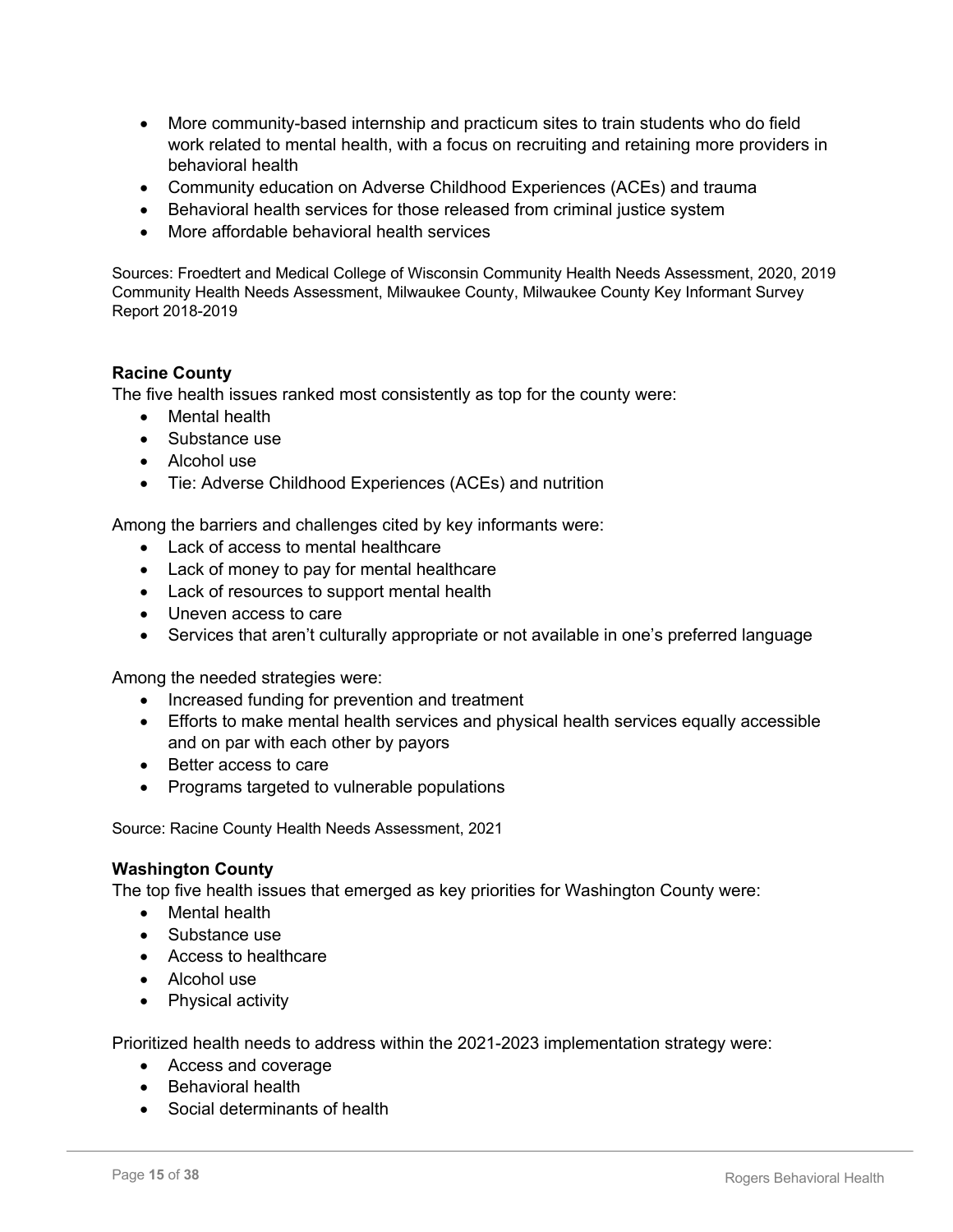Sources: Froedtert and Medical College of Wisconsin (West Bend) Community Health Improvement Plan, Fiscal year 2021-2023, 2020 Community Health Needs Assessment Report, Aurora Medical Center in Washington County

### **Waukesha County**

Key informant health issue priority rankings as of 2020:

- Mental health
- Substance use
- Access to healthcare services

General observations noted:

- Medical racism and discrimination
- Uncertainty of where to go for help
- Lack of basic resources like food, housing, and other social determinants of healthrelated needs
- Lack of understanding of signs of trauma from some providers
- Fear of seeking services during COVID-19

Within each, key informants noted various barriers and challenges. These included: *Mental health*

- Not enough providers; waiting lists for appointments and treatment, especially for psychiatry and inpatient beds for children
- Telehealth barriers for people lacking technology and the internet access they need to engage in it
- Stigma associated with mental illness and seeking help
- Social media worsens mental health conditions and concerns
- Silos across systems

#### *Substance use*

- Lack of crisis services or any services outside of 9 am to 5 pm business hours
- Inpatient care is limited; services and treatment are expensive
- Difficulty for people with Medicaid or without health insurance to find treatment options
- COVID-19 has made it challenging for people to access services in person
- Lack of follow up after leaving a rehab setting

#### *Access to care*

- Lack of access to care for uninsured patients, lack of insurance coverage, especially as people have been losing employment during the pandemic, and lack of coverage for mental health services
- Lack of transportation to appointments
- Staff turnover

#### *Needed strategies common to priorities included:*

- Crisis services and treatment or support services available outside of 9 am to 5 pm business hours
- Improved access to care with or without insurance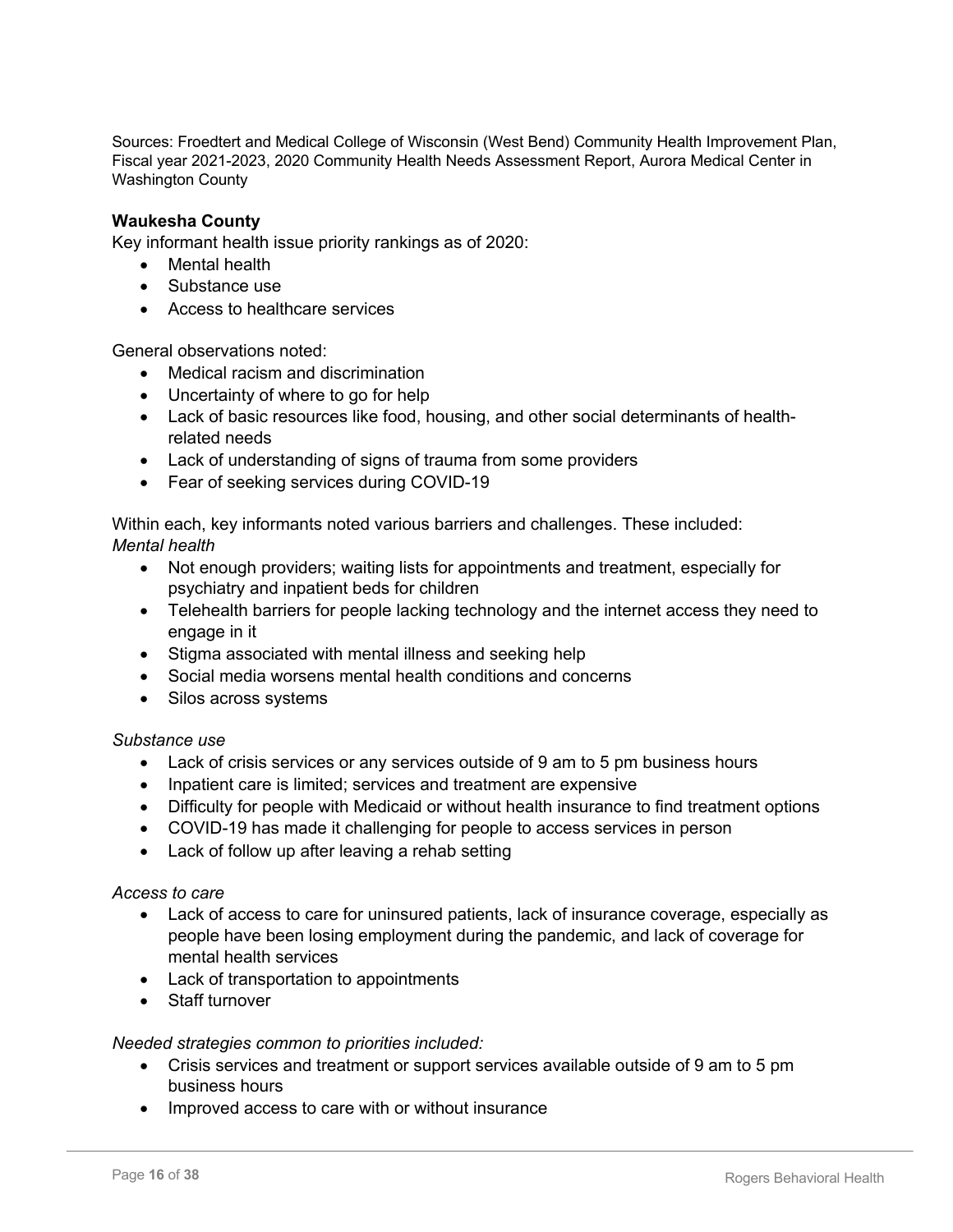- Continued public messaging to decrease stigma
- Better recruitment and retention into behavioral health careers
- More bilingual staff in healthcare and community organizations
- Being proactive about what we can do to address gaps and be better prepared for a situation like the pandemic in the future

Source: Waukesha County Health Needs Assessment, 2020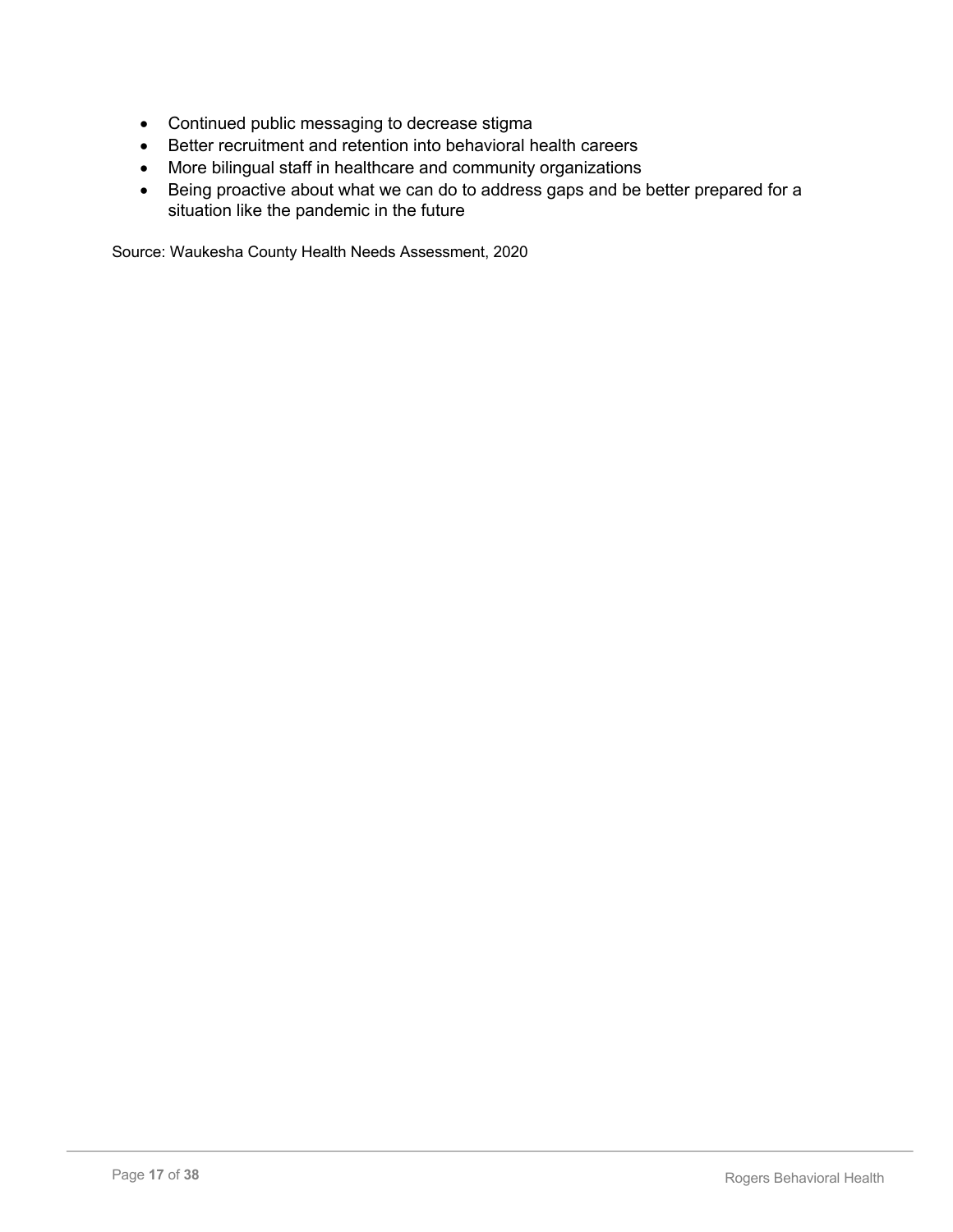## **VII. Summary of primary data survey results**

Rogers developed and executed a mental health and addiction needs survey to gather additional input on from individuals representing the geographic and socio-economic domains within this CHNA.

A total of 1,167 individuals responded to the survey. All were adults 19 years or older. 572 respondents indicated that they reside in Wisconsin, and 325 of them reside within the six counties represented in this CHNA. Respondents represented a broad cross section within their communities, including those who are or have experienced mental illness, family members of those with mental illness, health and human service providers, educators, and representatives of business and government sectors.

### **Quantitative primary data highlights**



Many who responded to the survey identified with a particular vocation within their communities.

### **The pandemic and mental health**

According to a December 2021 report by KFF (Kaiser Family Foundation), over 30% of adults in the U.S. reported symptoms of anxiety and/or depressive disorder, up from 11% of adults prior to the pandemic. Rogers' data reflects this trend.

Is your mental health better, the same, or worse since the start of the COVID-19 pandemic?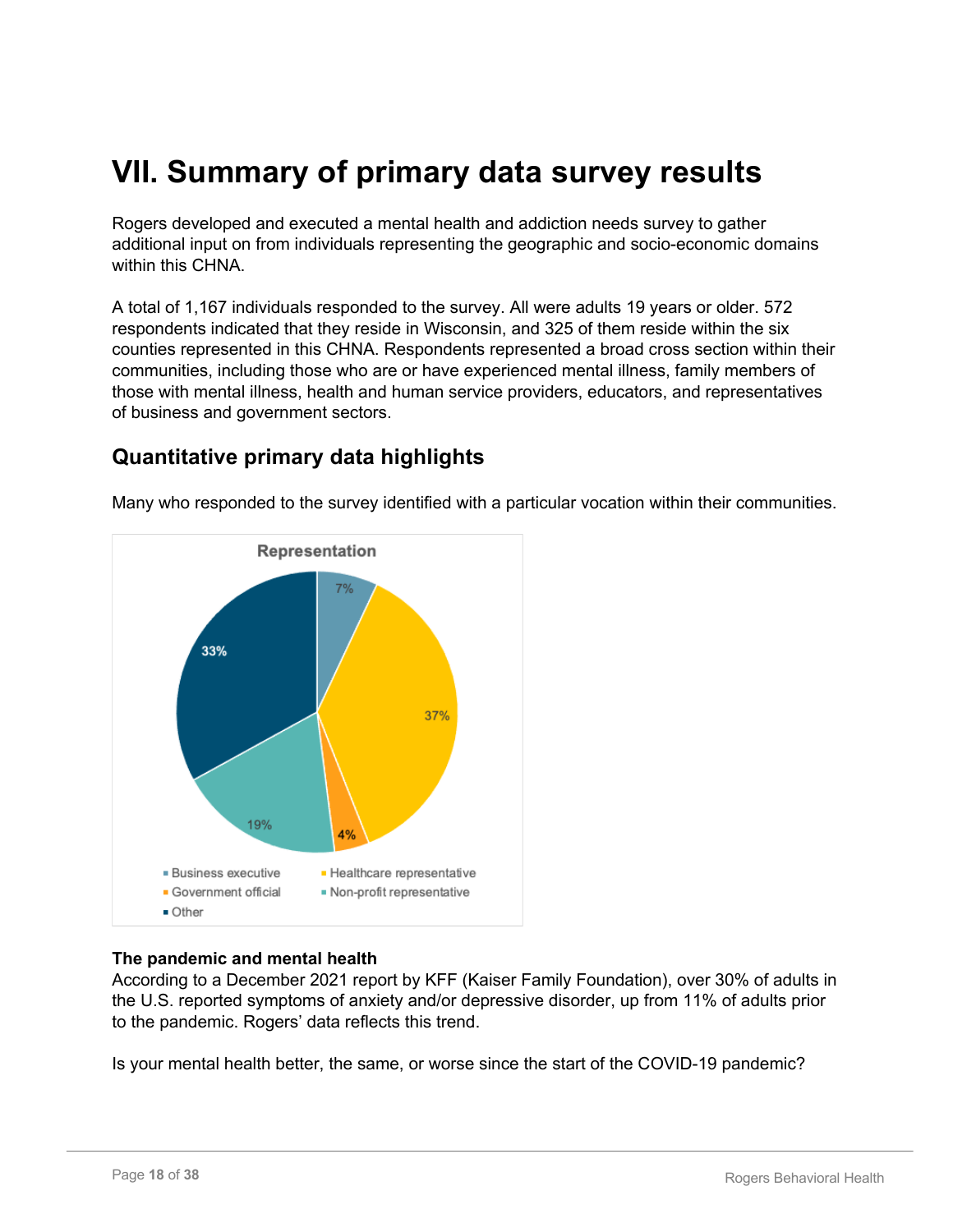

### **Resource utilization**

Respondents were asked which health resources they have used or referred someone to in the past three years. They had the option of checking all in a list that apply. The top five included:

- Behavioral health clinic
- Local mental health advocacy and service organizations
- Support groups
- Hospital or residential care
- Phone or text crisis lines

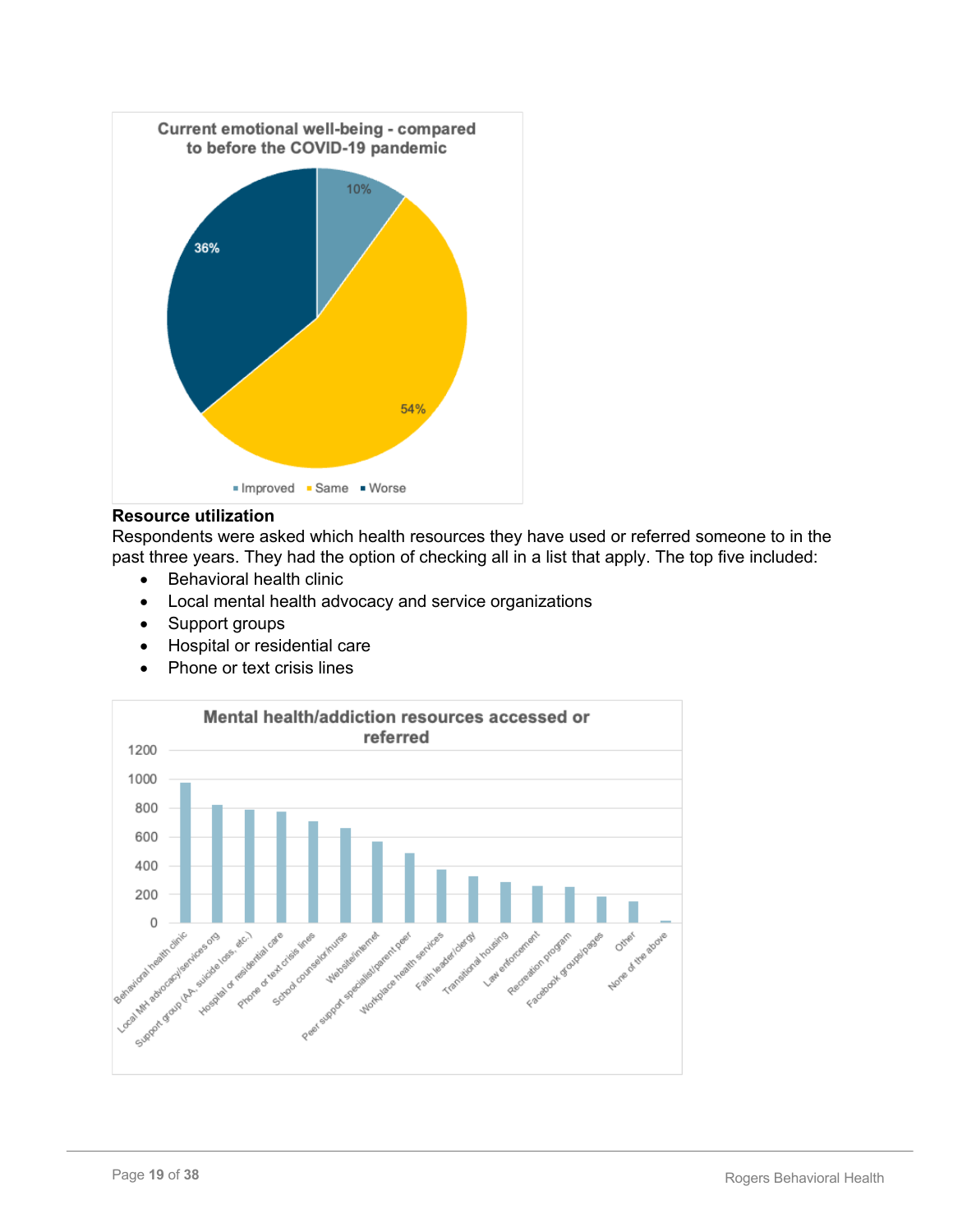### **Access to care**

Gaining community input regarding access to mental health addiction services was deemed an essential element of this CHNA.

1. When asked to rate access to mental health/addiction services:

Poor or fair: 73%



2. These three ranked the highest when it comes to barriers to receiving mental health/addiction services:

- Waitlists
- Financial concerns related to treatment
- Need help with system navigation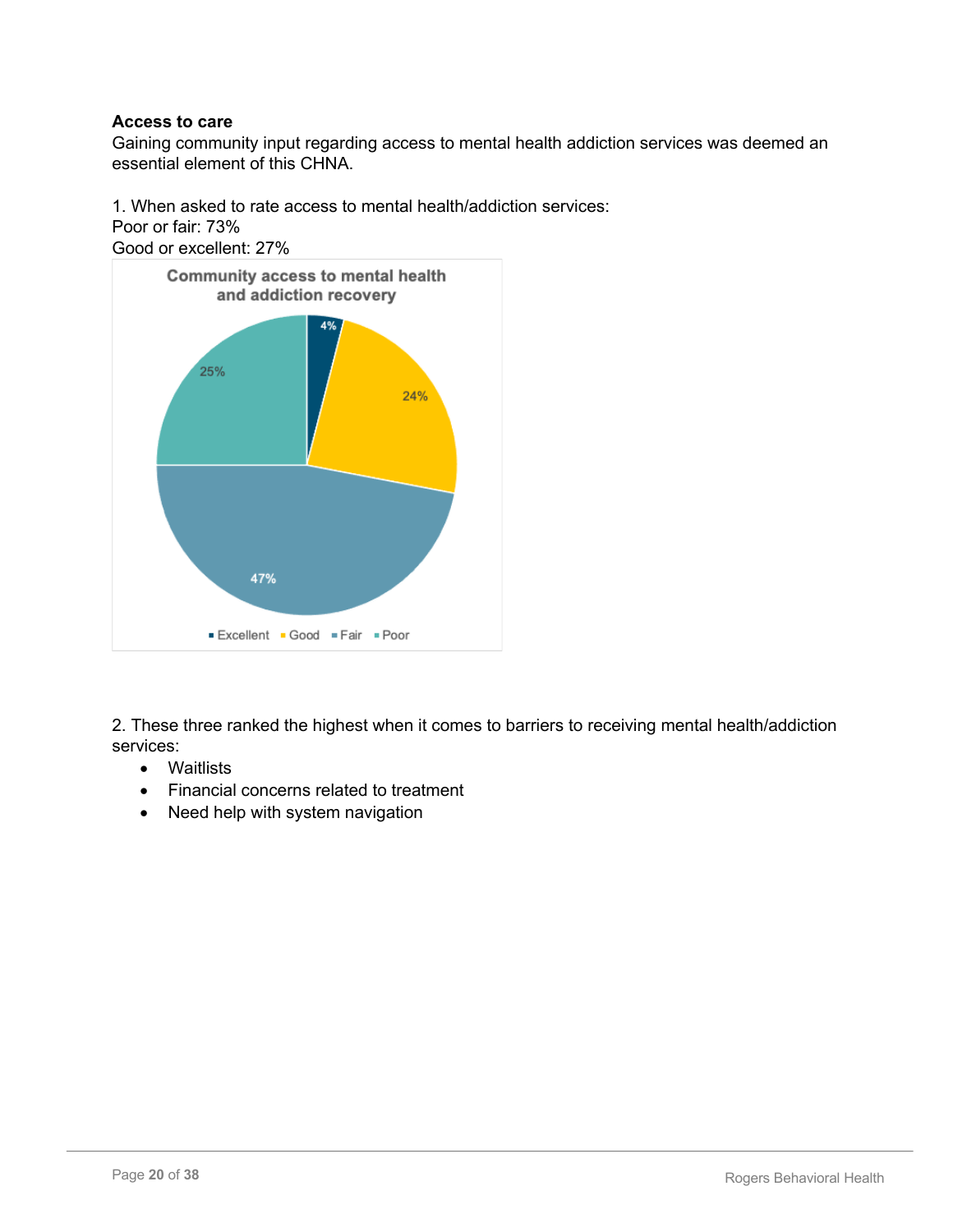

3. When asked which mental health resources their communities needed more of, the top five included:

- Sliding fee scale options for therapy: 78%
- Advocates for support services for people with mental illness: 72%
- Programs treating both mental health and addiction: 67%
- Support groups: 62%
- School and teacher mental health education: 57%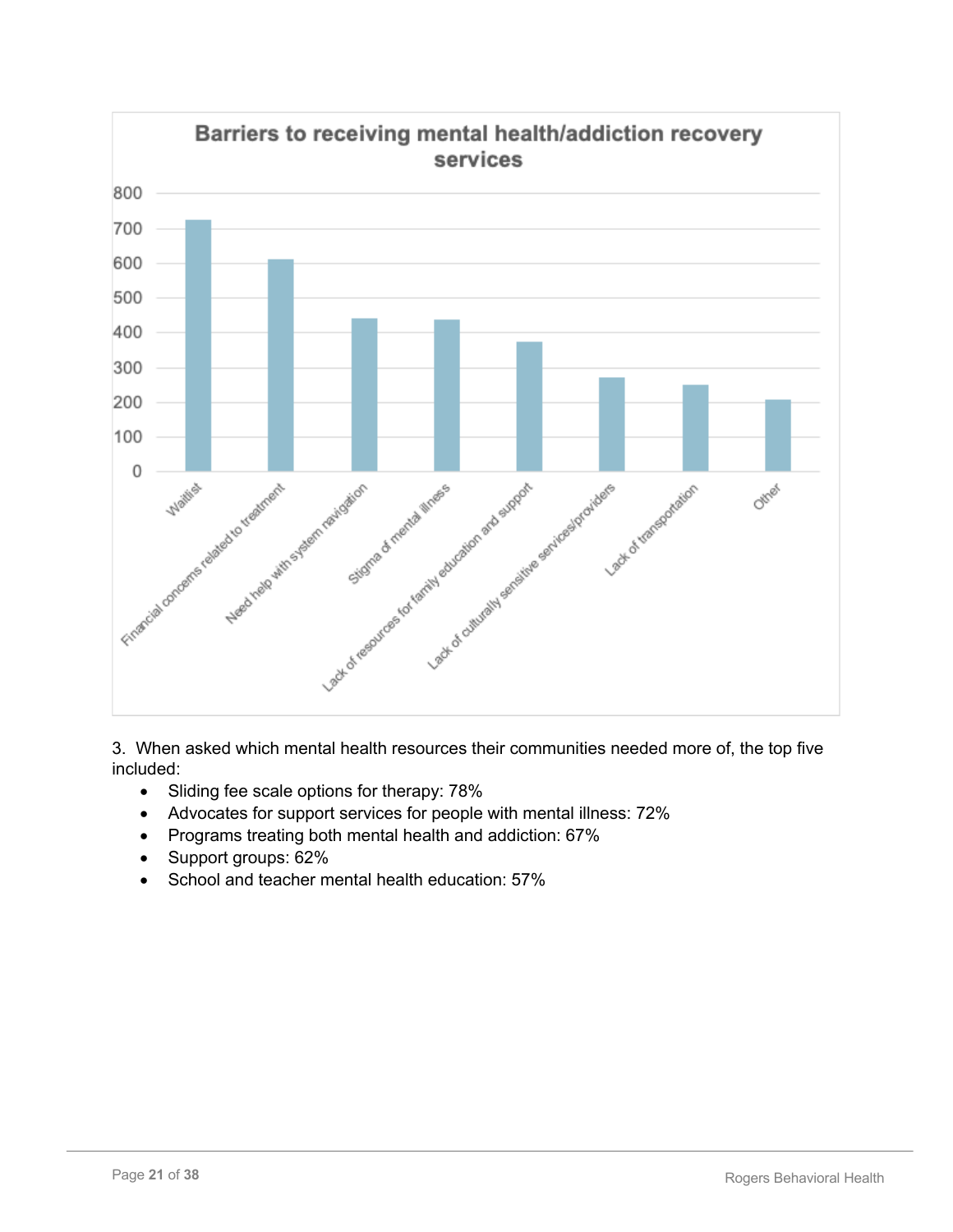

### **Addressing the stigma of mental illness**

False beliefs about mental illness are both common and harmful. Respondents were asked which approach they would choose as the highest priority to help reduce stigma. Ranking:

- 1. Educational programs
- 2. Training programs for individual or organizational leaders on reducing stigma
- 3. Sharing local stories of people living in recovery
- 4. Media campaigns to raise awareness of mental illness and stigma

### **Qualitative primary data highlights**

In addition to close-ended questions, the survey presented an opportunity for respondents to share their thoughts and suggestions about community-related mental health topics that might not have been covered in the survey questions. More than 100 comments were received. Responses centered on these topics:

### **1. Cultural**

When it comes to treatment for mental health and addiction issues, respondents replied about the need to increase their community's capacity to meet the cultural sensitivities of diverse populations.

- Language barriers
- Bicultural providers are needed

• Recruit mental health professionals from diverse backgrounds

- Talking openly about racist practices in healthcare
- Tremendous gap in providers of color

*"There needs to be more culturally competent services that accept Medicaid and Medicare and that are accessible in the community."*

~ Rogers survey respondent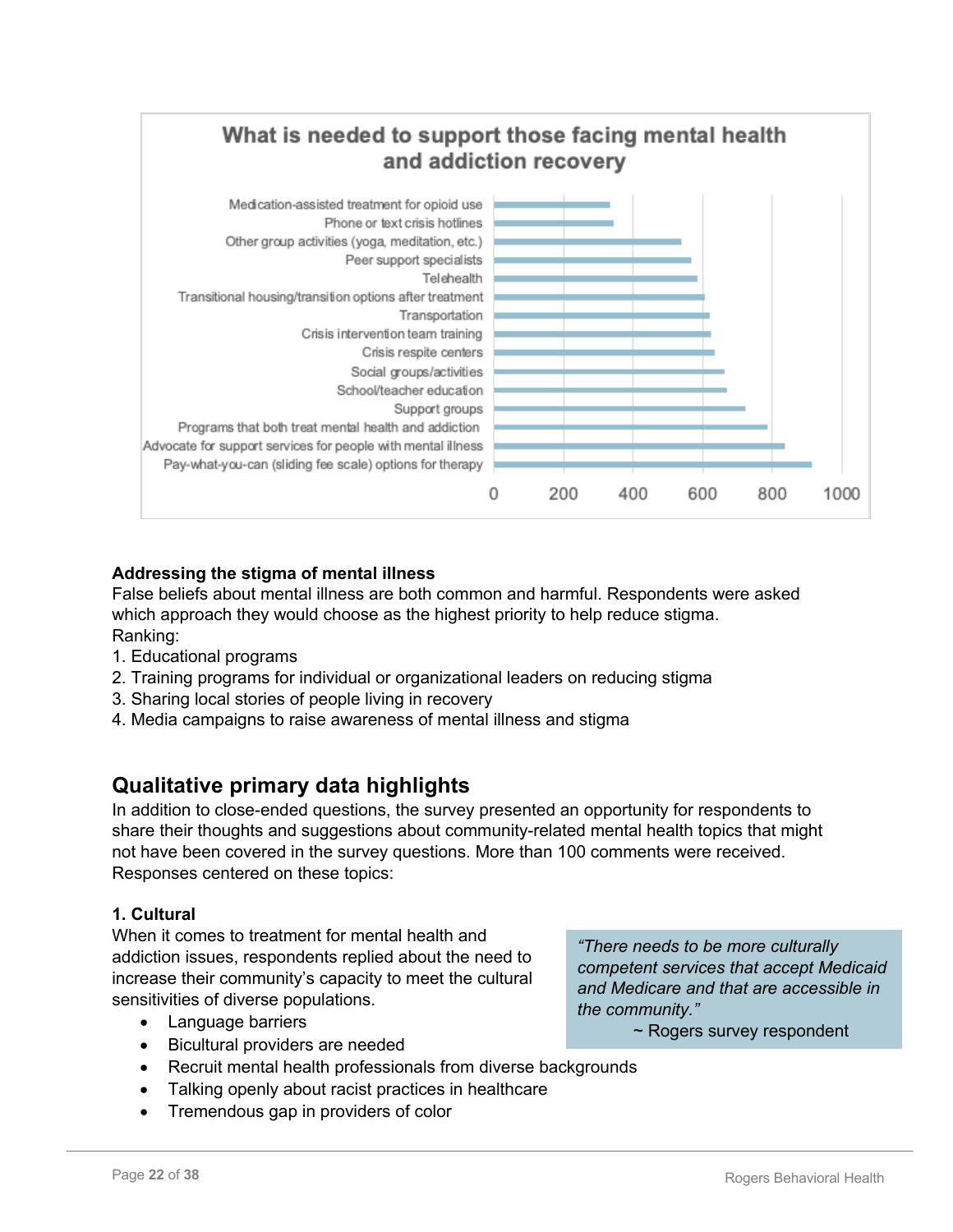### **2. Mental health workforce**

In relationship to the cultural barrier, many cited the need to recruit mental health professionals from diverse backgrounds. The shortage of therapists and psychiatrists came up often, and several commented that they want to know what is being done to recruit more therapists and psychiatrists. Additionally, many respondents noted the need for providing ongoing support for mental health workers.

- More mental healthcare providers, especially in rural areas of Wisconsin
- Shortage of providers who can competently work with children and youth
- Shortage of practitioners and they are stressed from overwork
- Ongoing support for therapists
- Better support and treatment of mental healthcare and addiction workers
- Appropriate and manageable caseloads for practitioners

### **3. Access to services**

The need for providing quicker access to mental health and addiction services was deemed important. Several commented about the need to expand telehealth services; others were concerned about the lack of specialized treatment options for children and youth.

- Need to be able to get people care quicker/long waitlists (mentioned several times)
- Crisis services
- Quicker access to evaluation and safety plan support
- More accountability for the lack of services being delivered versus what is promoted
- Need for expanded telehealth services in evenings and weekends

### **4. Financial stressors**

- Expand Medicaid coverage for mental health and addiction
- Finances and transportation are big obstacles
- Better insurance parity
- Insurance and funding for mental health and addiction services
- Financial assistance to get needed treatment
- Affordable residential treatment for substance use for patients who have state insurance
- Financial aid resources for people who work in mental health fields

### **5. Education/stigma**

- Beginning education about mental illness early in school
- Educating primary providers about stigma

*"We need true parity between mental health and physical health; easy access to substance use treatment for parents, financial sustainability and support for school mental health, and more alternatives to traditional outpatient visits since the supply of mental health professionals is insufficient…."*

~ Rogers survey respondent

*"People should be able to access care quicker; we need more mental health workers…."*

~ Respondent comment

*cost becomes an issue."* ~ Rogers survey respondent

*"Some treatment can be long, and then*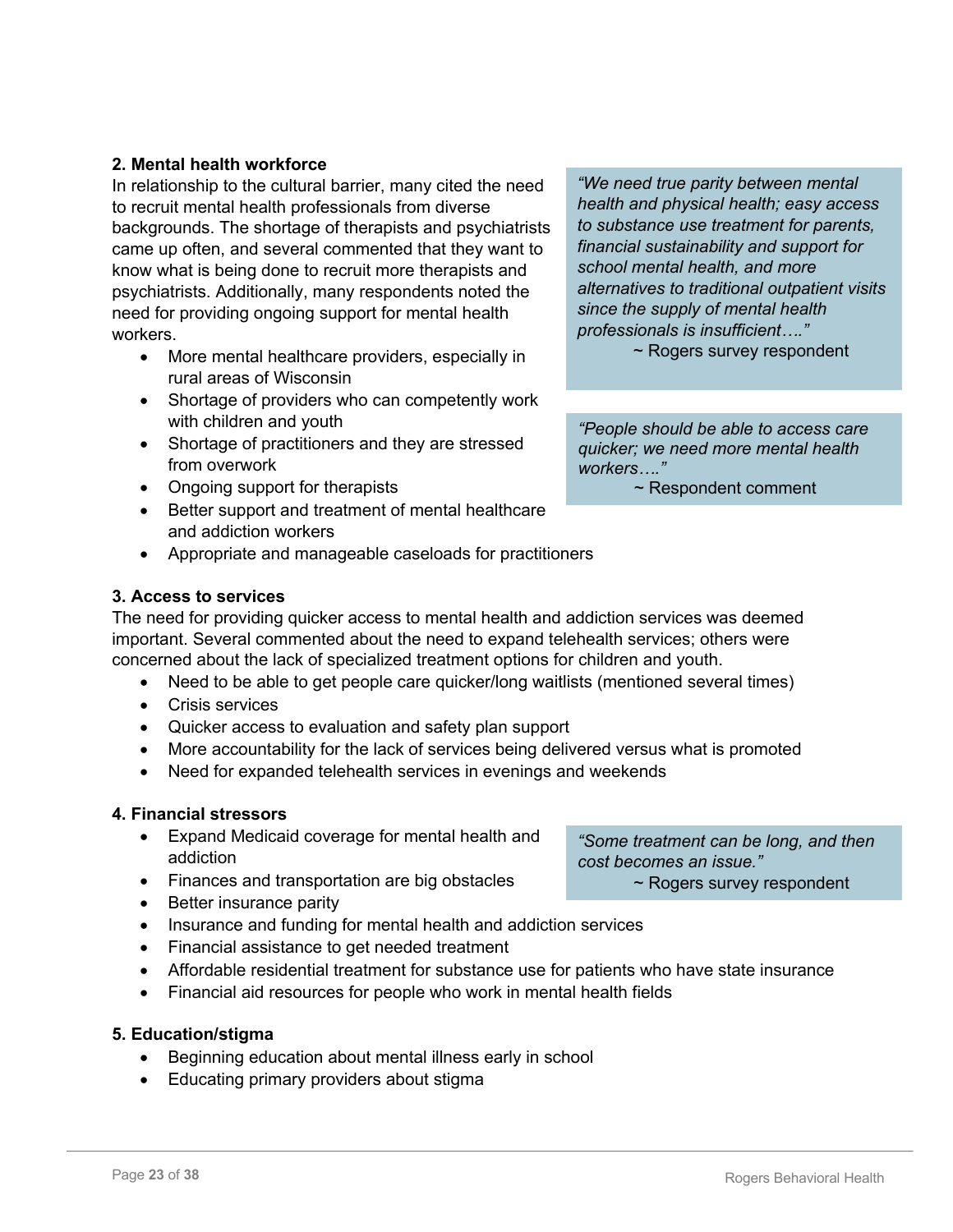• Increasing public understanding of the involuntary mental health system in Wisconsin and the interplay with law enforcement

### **6. Community**

Without prompting, many respondents chose to voice their concerns about the overlap between social/economic-related issues and mental health.

- Improved social equity (housing, nutrition, education, accessibility to services)
- Affordable and equitable housing
- Housing shortages
- More sober living/transitional housing
- Childcare assistance for those seeking treatment
- Changes in criminal justice system to destigmatize addiction
- Judicial system punishments versus getting people the help they need
- Coordination between criminal courts and addiction providers
- Financial literacy training for people struggling with mental health/addiction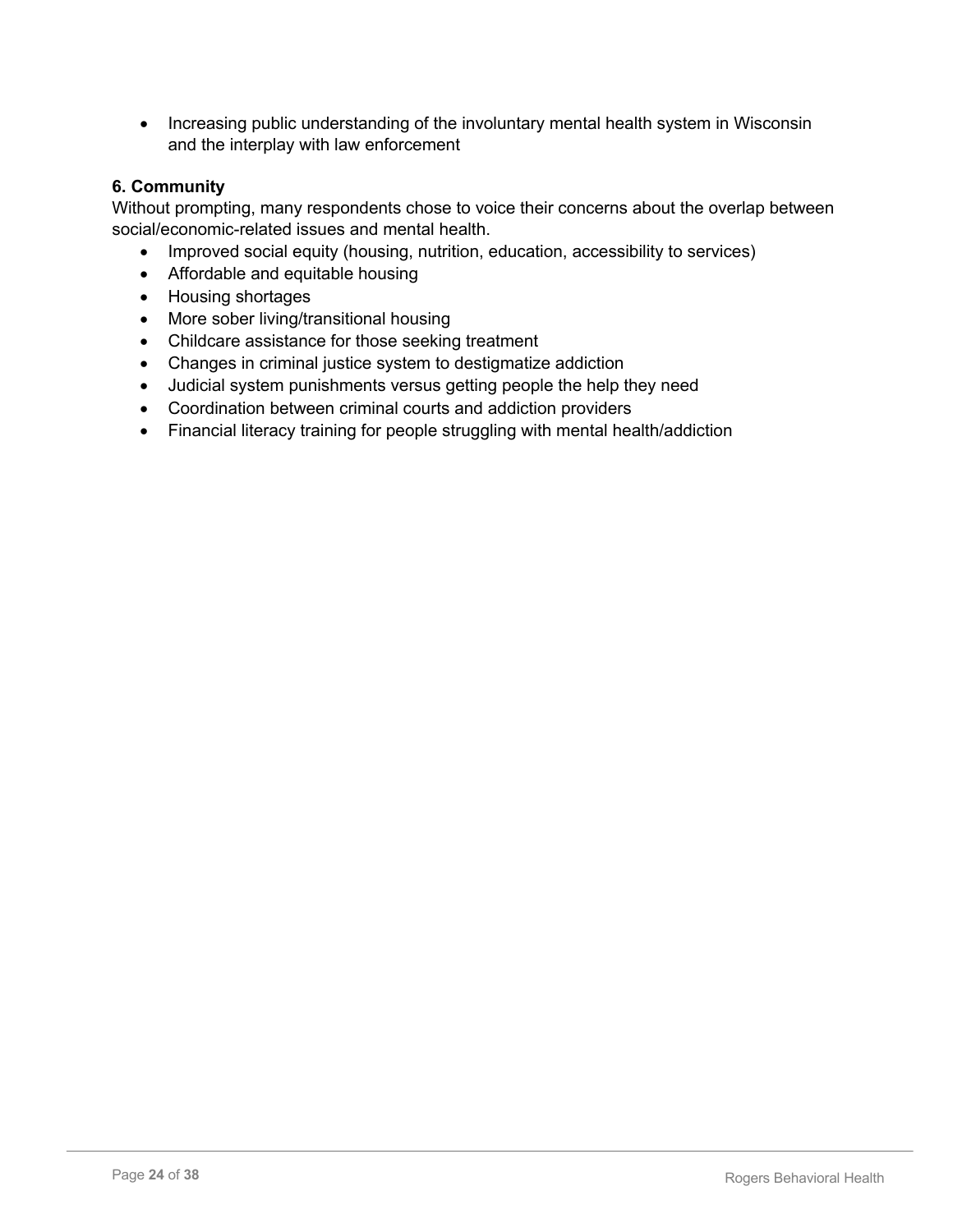## **VIII. Summary of findings and prioritized needs**

The CHNA Advisory Committee devoted considerable time to prioritize the behavioral health needs of the communities served, determine which needs are within Rogers' scope to address, and then develop strategies to implement these strategies.

### **Key findings**

Based on primary and secondary research, access to care is the top behavioral health issue within the communities served by this assessment. The main barriers and challenges to addressing this issue include: a lack of providers and services, long waitlists to access providers and services, stigma associated with mental health and addiction issues, difficulty paying for services or lack of sufficient insurance coverage for services, cultural barriers when accessing services, and a workforce that is stressed and depleted due to pandemic-related complexities. There is considerable overlap with these challenges, as well as suggestions for what is needed to address these issues.

### **Rogers' 2022-2024 priorities**

Rogers understands the importance of all behavioral health needs of the community and is committed to playing an active role in improving mental health in the communities we serve.

For 2022-2024, Rogers narrowed its focus to three achievable priority areas. These priorities align with our resources and expertise and take into consideration the estimated feasibility for the System to effectively implement actions to address health issues and potential impact. Within these priorities there is focus on collaboration, leveraging existing resources, improving continuum of care aspects of treatment, and the desire to shift the focus to prevention and education about mental illness.

The priorities are:

A. Enhance and expand Rogers' levels of care

B. Empower communities, organizations, and individuals through mental health education and stigma reduction strategies

C. Advance workforce development initiatives

### **Implementation plan**

With these priorities in place, objectives and strategies were developed to define how Rogers intends to meet the priorities. Also outlined within each priority were: available programs and resources, the impact on the health need, accountable parties, and partnerships/collaborations that will be leveraged to meet the priority.

A detailed implementation plan for all 2022-2024 priorities can be found in Appendix 4.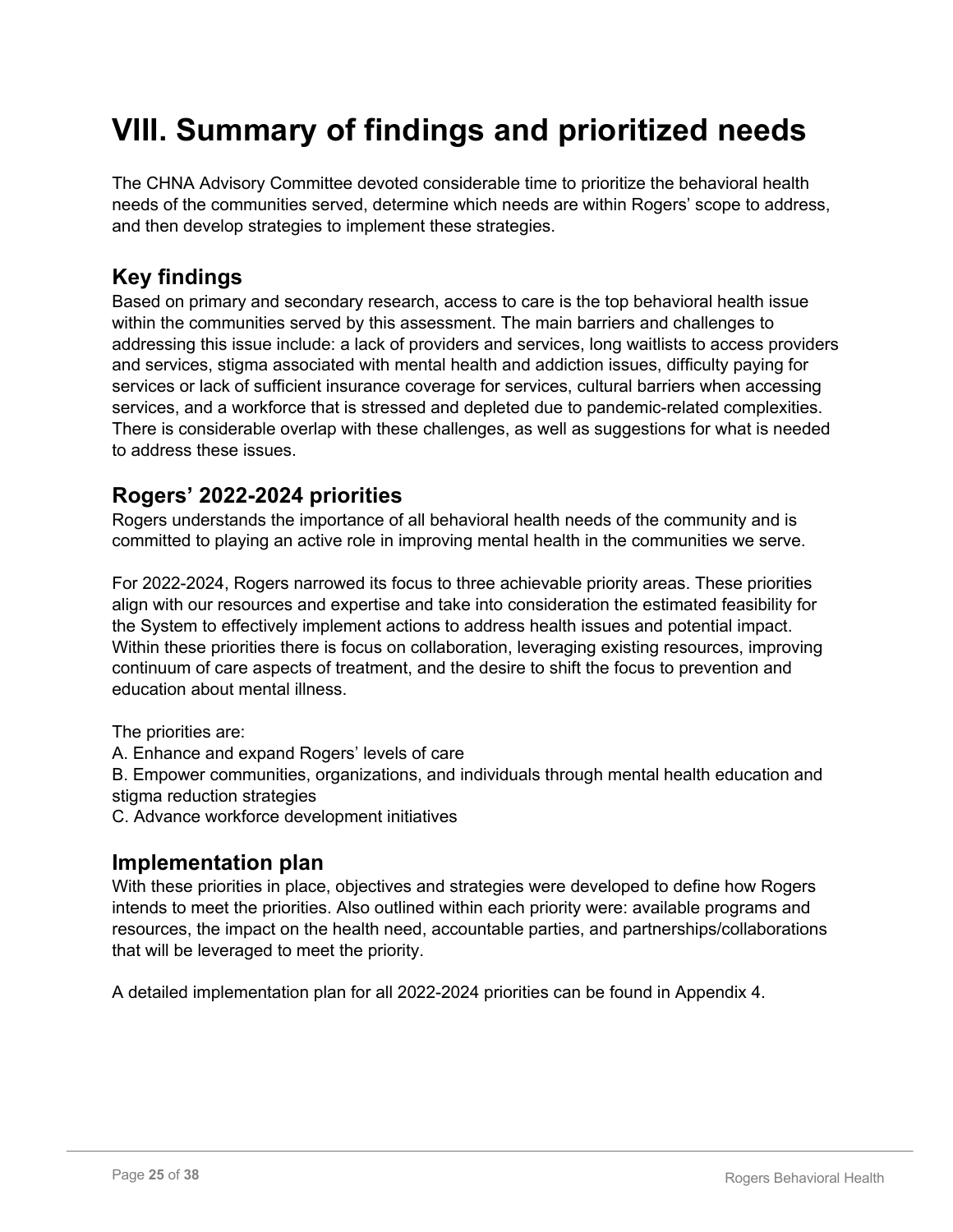## **IX. Appendices**

### **Appendix 1: Rogers Behavioral Health primary data survey questions**

- 1. Would you identify as someone who previously or currently is a:
	- Person with mental health/addiction challenges
	- Parent/family member supporting a person with mental health/addiction challenges
	- Person who provides care to those with mental health/addiction challenges
	- Other/None of the above
- 2. For the activity of completing this survey, would you identify as someone who previously or currently is a:
	- Business executive
	- Healthcare representative
	- Government official
	- Non-profit representative
	- Other
- 3. Your county
- 4. Your state
- 5. Do you currently have health insurance?
	- Yes, through my employer or my family member's employer
	- Yes, through the government Medicare and/or Medicaid/Medicaid-HMO
	- Yes, Other
	- No
- 6. Please select one or more options that best reflect your race/ethnicity:
	- White
	- Black or African American
	- American Indian or Alaska Native
	- Asian
	- Native Hawaiian or Other Pacific Islander
	- Hispanic/Latino
	- Other
	- Prefer not to answer
- 7. How do you identify your gender?
	- Male
	- Non-binary
	- Female
	- Other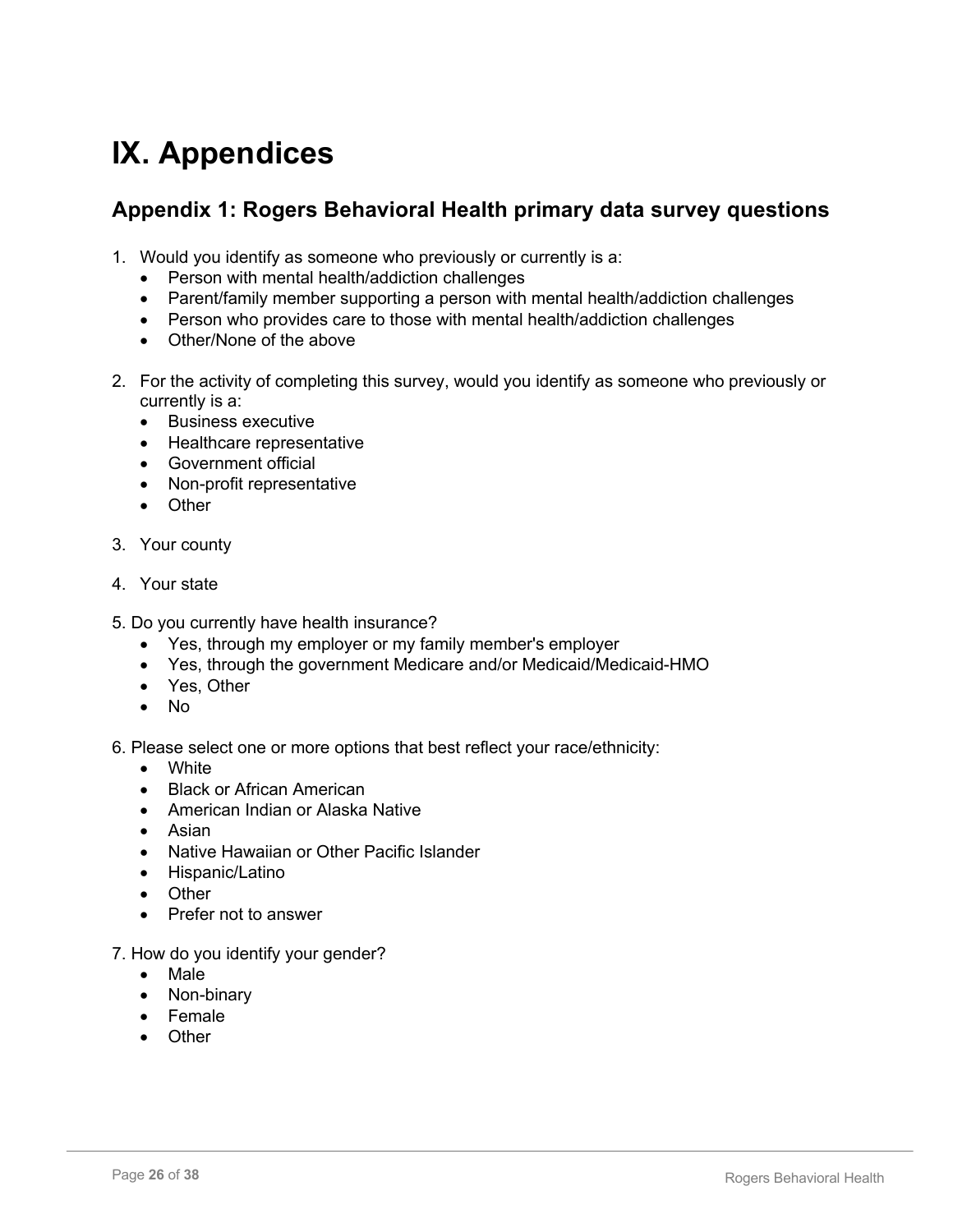### 8. Age?

- Under 18
- 19-25
- 26-35
- 36-50
- 50-65
- 66 and older

9. Compared to before the COVID-19 pandemic, how would you rate your current emotional well-being?

- Same
- Improved
- Worse

10. How would you rate the acceptance of people with mental illness in your community?

- Very low
- Somewhat low
- Low
- High
- Somewhat high
- Very high

11. How would you rate your community's access to mental health and addiction recovery?

- Excellent
- Good
- Fair
- Poor

12. Please indicate if the statements below are a barrier for you or your family to receiving mental health/addiction recovery-oriented services?

- Lack of transportation
- Financial concerns related to treatment
- Waitlist
- Lack of resources for family education and support
- Stigma of mental illness
- Need help with system navigation
- Lack of culturally sensitive services/providers
- Other

13. How would you rate your community's understanding of what it takes to recover from mental health/addiction recovery?

- Excellent
- Good
- Fair
- Poor

14. What mental health/addiction resources have you accessed or referred someone to? Check all that apply:

• Faith leader/clergy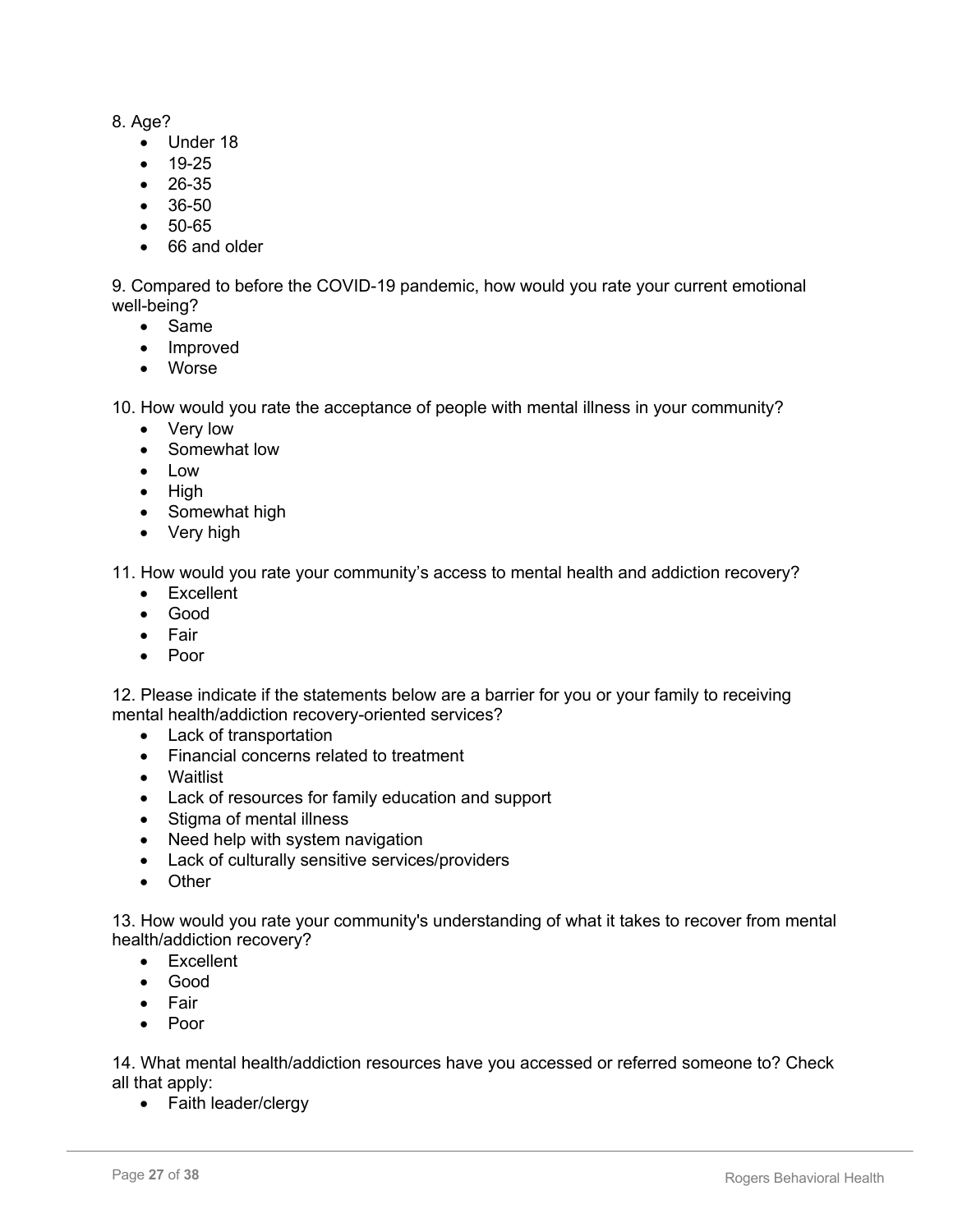- Law enforcement
- Local mental health advocacy and services organization (NAMI, MHA, other)
- Peer support specialist/parent peer
- Recreation program
- School counselor/nurse
- Support group (AA, Al-Anon, suicide loss, etc.)
- Website/internet
- Transitional housing
- Workplace health services
- Phone or text crisis lines
- Facebook groups/pages
- Hospital or residential care
- Behavioral health clinic
- Other
- None of the above

15. What do you think is needed to better support those facing mental health and addiction recovery? Check all that apply:

- Advocate for support services for people with mental illness
- Phone or text crisis hotlines
- Crisis respite centers
- Crisis intervention team training
- Peer support specialists
- Programs that both treat mental health and addiction
- School/teacher education
- Medication-assisted treatment for opioid use
- Support groups
- Social groups/activities
- Transitional housing/transition options after treatment
- Pay-what-you-can (sliding fee scale) options for therapy
- Other group activities (yoga, meditation, etc.)
- Telehealth
- Transportation

16. Rank these from most important to least important priority (with 1 being the most important)

- Educational programs about mental illness
- Media campaigns to raise awareness
- Sharing local stories of people living in recovery from mental illness
- Training programs for individual or organizational leaders on reducing stigma

17. Is there a need that has not been addressed in this survey?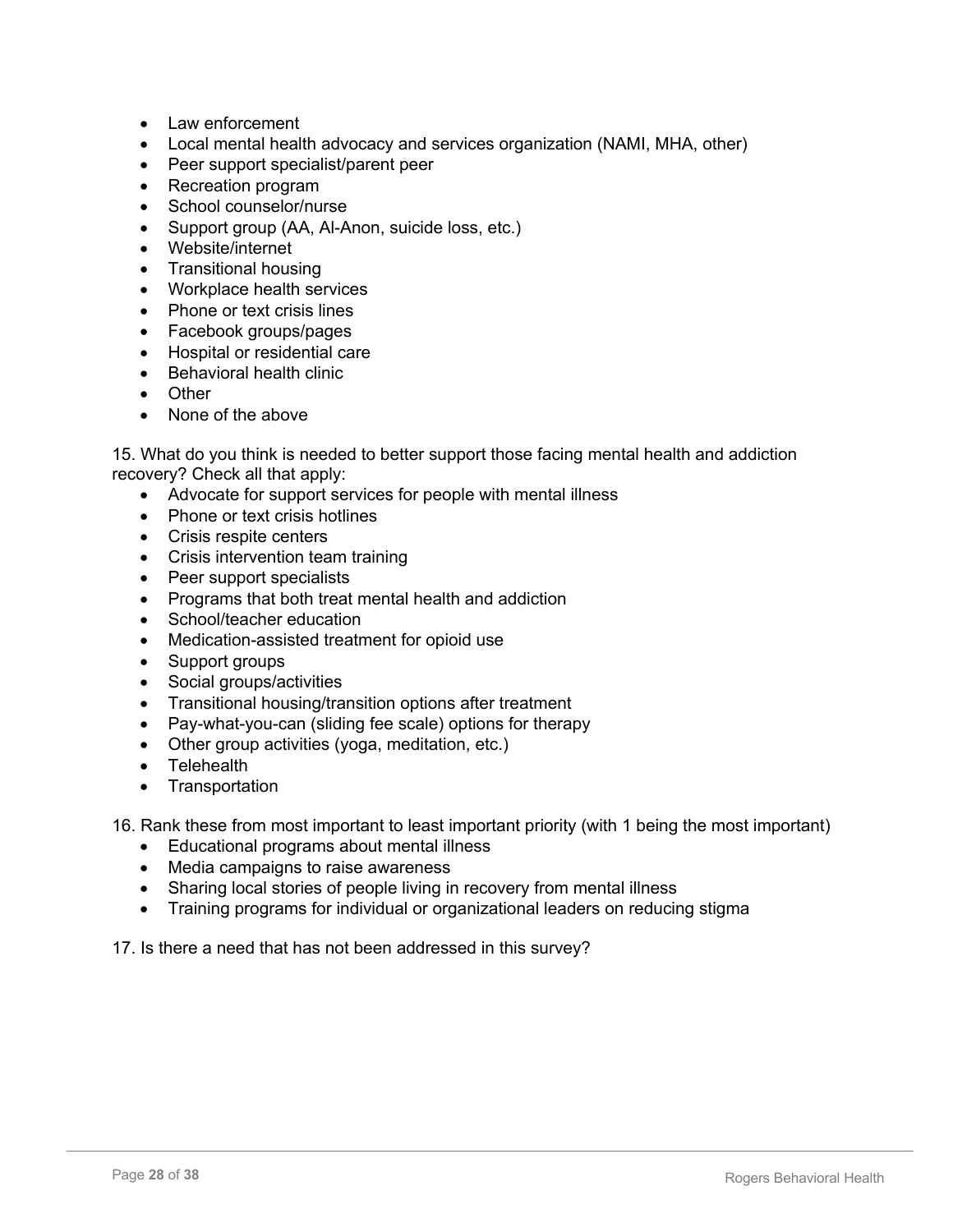## **Appendix 2: Community resources**

### **Utilized for this report**

### **Utilized for this report**

For the purposes of this CHNA, Rogers identified and reached out to a multitude of community resources and assets within southeastern Wisconsin to gain input on significant community mental health needs.

Examples of national and state resources used include:

- World Health Organization, Social Determinants of Mental Health
- County Health Rankings and Roadmaps
- World Population Review 2021
- 2021 State Level Data and Ranks
- Centers for Disease Control and Prevention: National Center for Health Statistics
- Centers for Disease Control and Prevention: Morbidity and Mortality Reports
- 2019 Wisconsin Mental Health and Substance Abuse Needs Assessment
- Wisconsin Department of Health Services
- Wisconsin Mental Health and Substance Abuse Needs Assessment Report

Direct attributions include:

- $\bullet$  <sup>1</sup> Index Mundi
- <sup>1</sup> World Health Organization, Social Determinants of Mental Health, 2014
- <sup>1</sup> County Health Rankings and Roadmaps
- <sup>1</sup> World Population Review 2021
- <sup>1</sup> 2021 State Level Data and Ranks
- <sup>1</sup> Centers for Disease Control and Prevention, National Center for Health Statistics
- <sup>1</sup> Centers for Disease Control and Prevention, Morbidity and Mortality Reports
- <sup>1</sup> 2019 Wisconsin Mental Health and Substance Abuse Needs Assessment
- <sup>1</sup> Wisconsin Department of Health Services
- <sup>1</sup> Wisconsin Mental Health Needs Assessment, 2017
- <sup>1</sup> Wisconsin Mental Health and Substance Abuse Needs Assessment Report https://www.dhs.wisconsin.gov/library/p-00613.htm

Examples of the diverse community resources contacted either directly or indirectly (through WISE) for the primary data survey include:

**Healthcare:** Children's Wisconsin, Acadia Healthcare, AMITA Health, Ascension, Aspirus Health, AtlantiCare, Aurora Healthcare, Edward-Elmhurst Health, Advocate Health, Prevea, Providence, SSM Health, Scripps Health, Sharps Health, Veterans Administration, Anthem Blue Cross and Blue Shield, Aurora Behavioral Health Center, Froedtert and Medical College of Wisconsin, LifeStance Health

**County government and services**: Wisconsin Department of Health Services, Wisconsin Department of Public Instruction, Milwaukee County-Behavioral Health Division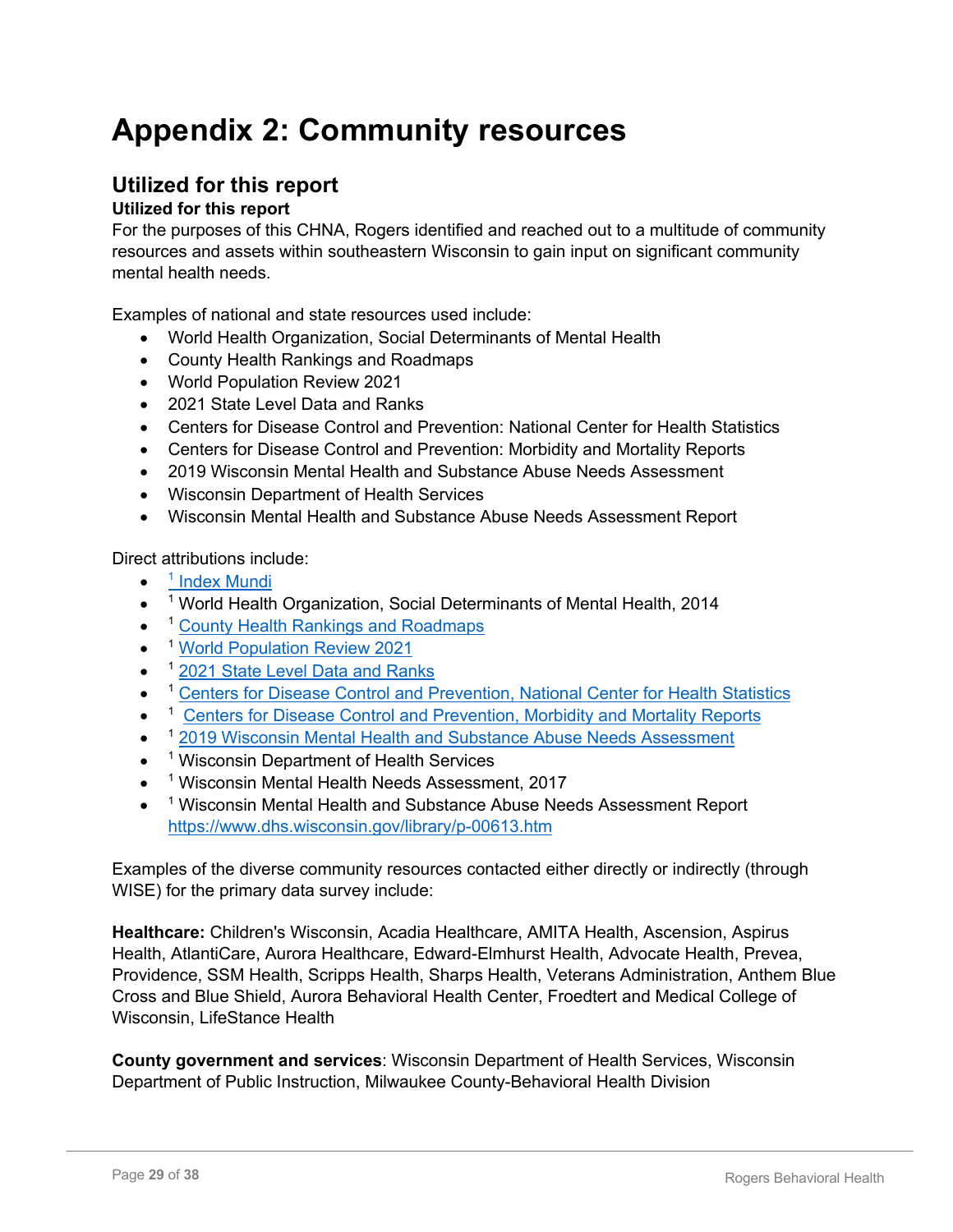**Public school districts:** Anoka-Hennepin, Appleton Area School District, Beaver Dam Unified School District, Central Bucks School District, Milwaukee, Hamilton (Sussex), Racine Unified, Waukesha, Arrowhead (Hartland), Germantown, Greendale, Kettle Moraine, West Allis-West Milwaukee School District

**Higher education:** Carroll University, Marquette University, University of Wisconsin-Madison, UW-Milwaukee, Milwaukee Area Technical College

**Faith communities:** Various places of worship throughout southeastern Wisconsin, including Archdiocese of Milwaukee, Catholic Charities USA, and Trinity Lutheran Church

### **Social service and other organizations:**

Association of Black Psychologists – National, National Association of Social Workers, WASH - Wisconsin Association of Sober Housing, Wisconsin Association of Family and Children's Agencies, Wisconsin Association of Treatment Court Professionals, Oxford House Milwaukee, Wisconsin Community Services, ACTS Housing – Milwaukee, Boys and Girls Club of Greater Milwaukee, Clean and Sober Living Milwaukee, Depression Bipolar Support Alliance of Milwaukee, DryHootch Milwaukee, Feed America Wisconsin – Milwaukee, Great Lakes Adult and Teen Challenge - Milwaukee Administrative Office, IMPACT Milwaukee, Jewish Family Services Milwaukee, Milwaukee LGBT Community Center, Milwaukee Rescue Mission, NAM of SEWI, Prevent Suicide Greater Milwaukee, Salvation Army, West Allis West Milwaukee Opiate Task Force, YMCA of Metropolitan Milwaukee, Goodwill Industries – Milwaukee, Milwaukee Homeless Veterans Initiative, Rogers Behavioral Health System Board of Directors, Rogers Behavioral Health Foundation Board

**Community members:** Rogers Behavioral Health Facebook followers

### **Available existing behavioral health resources**

There are hundreds of existing mental health related resources within the geographic reach of southeastern Wisconsin. The most up-to-date and comprehensive listings of community behavioral health resources and assets (including descriptions and contact information) located in each of the seven counties identified in this CHNA can be accessed through these website links:

- Navigating the Mental Health System in Dane County
- Kenosha County Important Mental Health Resources
- Behavioral Health Division of Milwaukee County
- Mental Health and Substance Abuse Services in Racine County
- Human Service Department of Washington County
- Waukesha County Mental Health Resources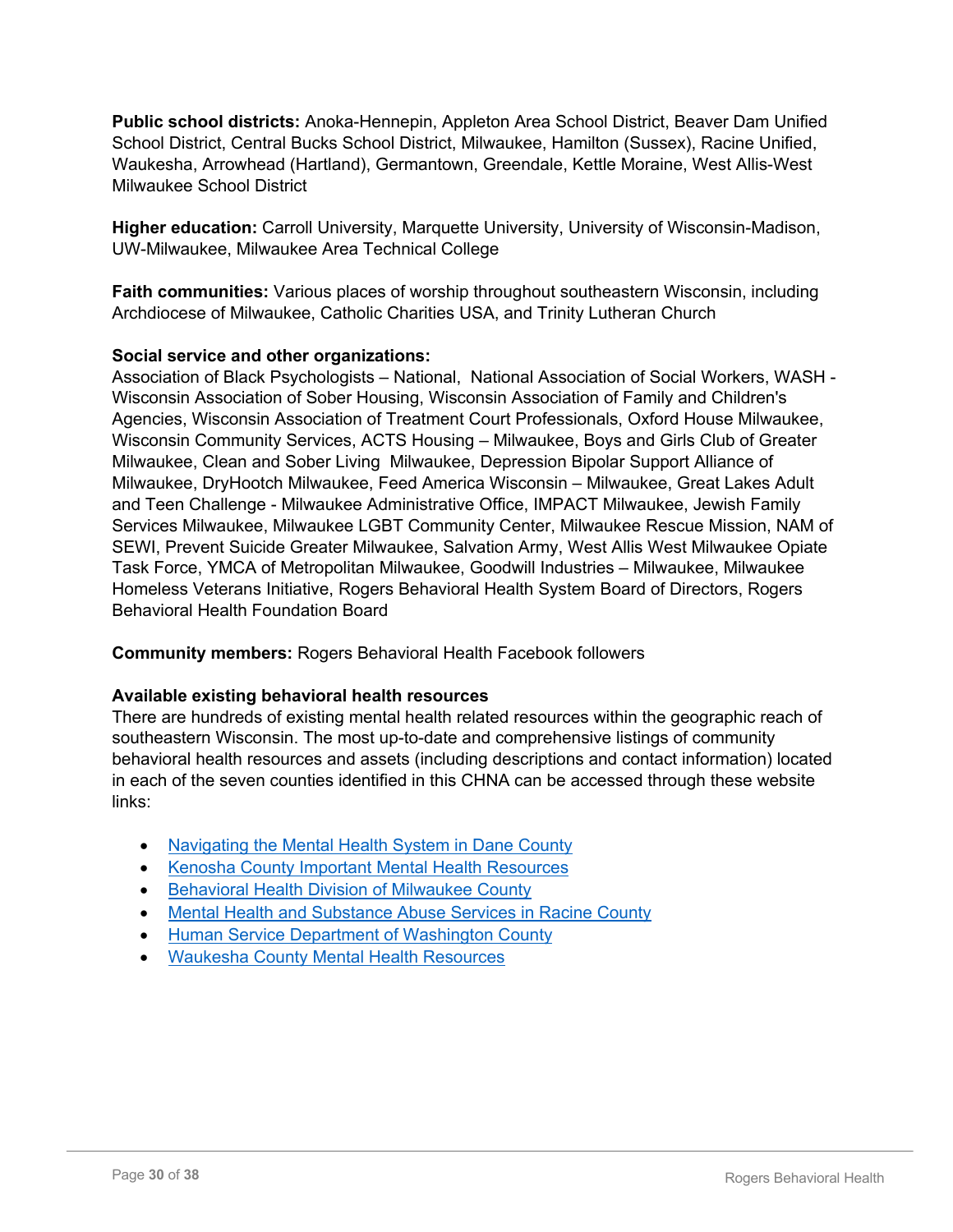## **Appendix 3: Status update on 2019-2021 priorities**

### **Priority 1: Access to mental health and addiction services**

### **Objective**

*Increase access to effective mental health services by adding or expanding programs and resources to support them.*

### **Outcomes**

A. A portion of Rogers' earnings are invested into The Charitable Giving Fund. Each year a portion of the investment's income is donated to the Rogers Behavioral Health Foundation, which is then used toward additional Patient Care Grants to allow patients with financial need the ability to complete treatment. At the close of fiscal year 2021, the fund totaled \$64 million, which is a growth rate of 18% from 2019-2021.

B. The Foundation's Angel Fund program supports travel and accommodation costs, meals and other necessities that can make a difference in ensuring access to treatment or completion. From 2019 through 2021, the Foundation distributed more than \$900,000 in Angel Funds.

C. Rogers increased the capacity of its Mental Health and Addiction Recovery programs to serve more people.

Highlights of clinic and program expansion within the CHNA's seven-county region include:

### **2019**

- Expanded several residential programs at Rogers in Oconomowoc to meet the needs of 62 additional patients.
- Added two new programs to serve an additional 28 patients at Rogers in West Allis, including Depression Recovery and Mental Health and Addiction Recovery for adults.
- Opened Silver Lake North Outpatient Center, offering Focus Depression Recovery and OCD and Anxiety adult outpatient programs.
- Launched the System's first PTSD adolescent partial hospitalization program in Brown Deer.
- Created a Mental Health Recovery partial hospitalization program for adolescents in Kenosha.

In the year following these expansions, Rogers was able to admit 778 more patients to residential care compared with the year before.

#### **2020**

• Initiated several new programs in Kenosha, including a Mental Health Recovery adolescent partial hospitalization program; OCD and Anxiety outpatient programs for children, adolescents, and adults; and a DBT Mental Health Recovery adult intensive outpatient program.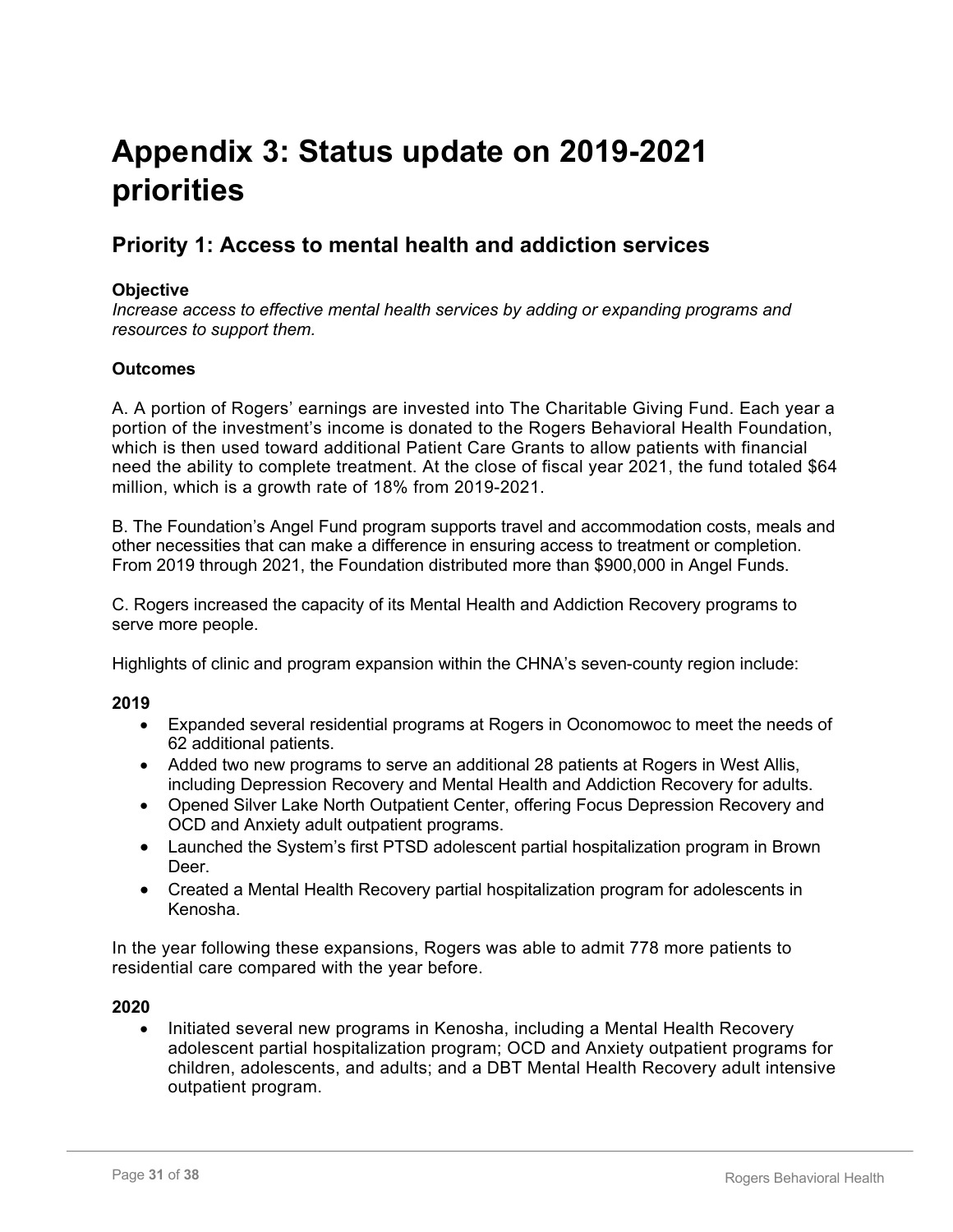- To address the crucial role of family support, especially during the COVID-19 pandemic, Rogers started a new family program for those supporting a loved one in Mental Health and Addiction Recovery programs.
- **2021**
- Increased access to care for Sheboygan area residents by opening an outpatient clinic and Rogers' first supportive living facility.
- Broke ground on a Brown Deer residential care center to open in 2022. It will mark Rogers' third location to serve residential patients, joining Oconomowoc and West Allis.
- Opened the Ladish Co. Foundation Center on the Oconomowoc campus. The center is a restorative, stigma-free gathering place for patient families and community members. It is also home to Rogers Research Center, Rogers Behavioral Health Foundation, and the Ronald McDonald Family Room®.

D. Focused attention on broadening the spectrum of Mental Health and Addiction Recovery programs to serve individuals with complex cases. For instance, in collaboration with Children's Wisconsin, Rogers began an adolescent Integrated Healing Program. This is the first collaboration of its kind in Wisconsin. The two organizations are also working to identify other opportunities to better coordinate services, so kids and families have easier access to the full continuum of care that both organizations provide.

E. Rogers implemented a new process which eased emergency room transfers for people in urgent need of mental health and addiction treatment. In 2018, the average transfer time to Rogers inpatient care was 2.5 hours. In 2021, 46% of transfers took place in under 10 minutes.

F. Expanded telemedicine services to additional locations and programs to help alleviate barriers to access to mental health professionals. During the COVID-19 pandemic, Rogers quickly transitioned outpatient treatment nationwide to a new telehealth solution, called Rogers Connect Care.

G. Rogers' "RetrainOCD" app was launched system-wide in April 2020. It is an attention retraining application that patients can access on their smartphones as an additional tool to enhance the treatment process.

### **Priority 2: Education and stigma reduction**

### **Objectives**

- *Increase capacity of organizations to effectively reduce stigma surrounding mental health challenges.*
- *Increase knowledge and advocacy around mental health challenges.*
- *Build resilience, inclusion, and hope to support mental health for individuals and families.*

#### **Outcomes**

### *Increase capacity of organizations to effectively reduce stigma surrounding mental health challenges.*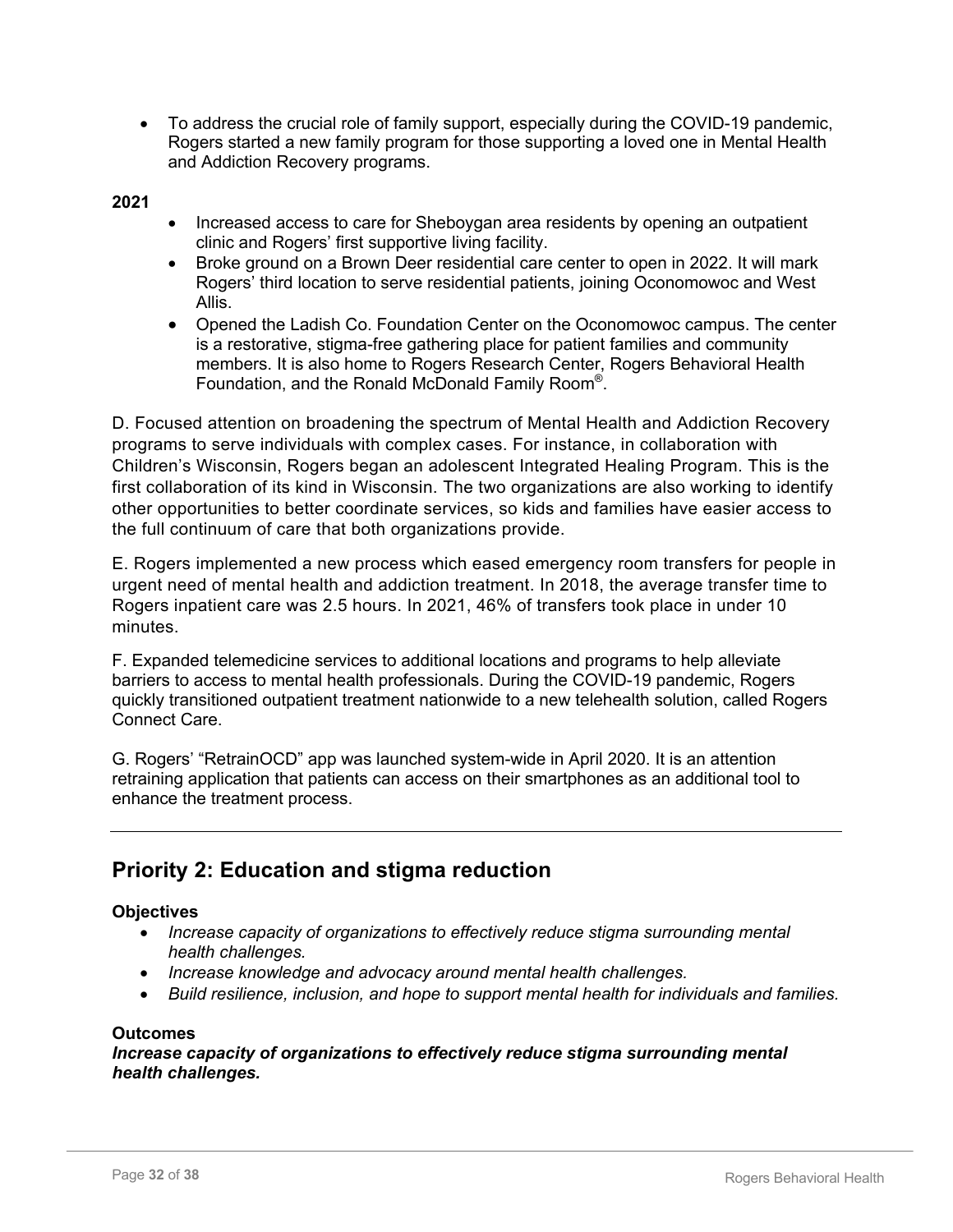A. Continued to provide operations and development assistance to WISE, a coalition of organizations and individuals whose shared goal is to eliminate stigma. Members work to build resilience, inclusion, and hope for mental health communities.

B. WISE Facebook page exceeded 1,700 followers

C. WISE successfully pivoted to hold virtual coalition meetings with four virtual meetings during 2021. The focus for the year was "The Intersection of Race and Mental Health," attracting a total of 619 participants.

D. Rogers Foundation continued to fund the salary of one staff member to introduce the evidence-based program "Up to Me" to participants who explored their mental health story from a strengths-based perspective, thus reducing stigma and increasing feelings of empowerment. Updates included:

### **Education and Stigma Reduction by the Numbers**

- WISE Facebook page exceeded 1,700 followers
- Rogers Community Learning and Engagement presented 21 conferences, workshops, presentations, and panels that attracted 2,567 attendees
- More than 13,000 listens to podcasts
- The Ladish Center has welcomed approximately 1,860 visitors
- Nearly 1,230 individuals downloaded the Compassion Resilience Toolkit
- Implementation of Rogers' Trauma Recovery program for adolescents
- Development of a short version for patients in Rogers' inpatient care
- Adaptation into a virtual format and pilot
- Creation of four videos to help guide the application of the curriculum to include a parent perspective

### *Increase knowledge and advocacy around mental health challenges*

A. Rogers' Community Learning and Engagement team presented 21 conferences, workshops, presentations, and panels that attracted 2,567 attendees.

B. The production of podcasts proved to be an effective educational tool, especially during the height of the COVID-19 pandemic. There were more than 13,000 listens to podcasts on these subjects:

- Generational and family trauma
- Treatment trauma
- Trauma recovery
- Four-part series on teen addiction

C. In 2020, Rogers kicked off its first-ever series of Facebook Live events, offering advice and support to the public on mental health challenges caused or exacerbated because of the pandemic.

D. Published informational blogs on reducing anxiety, practicing self-care, creating a new normal for children, and other important topics. In addition to the blogs, Rogers' Community Learning and Engagement team produced a video series on compassion resilience specific to COVID-19 with guidance for helping people get through the pandemic.

### *Build resilience, inclusion, and hope to support mental health for individuals and families*

A. Opened in August 2021, the Ladish Center was designed to provide a welcoming atmosphere, offering dignity and respect to patients, their families, and the local community, along with opportunities to participate in life-enriching experiences such as: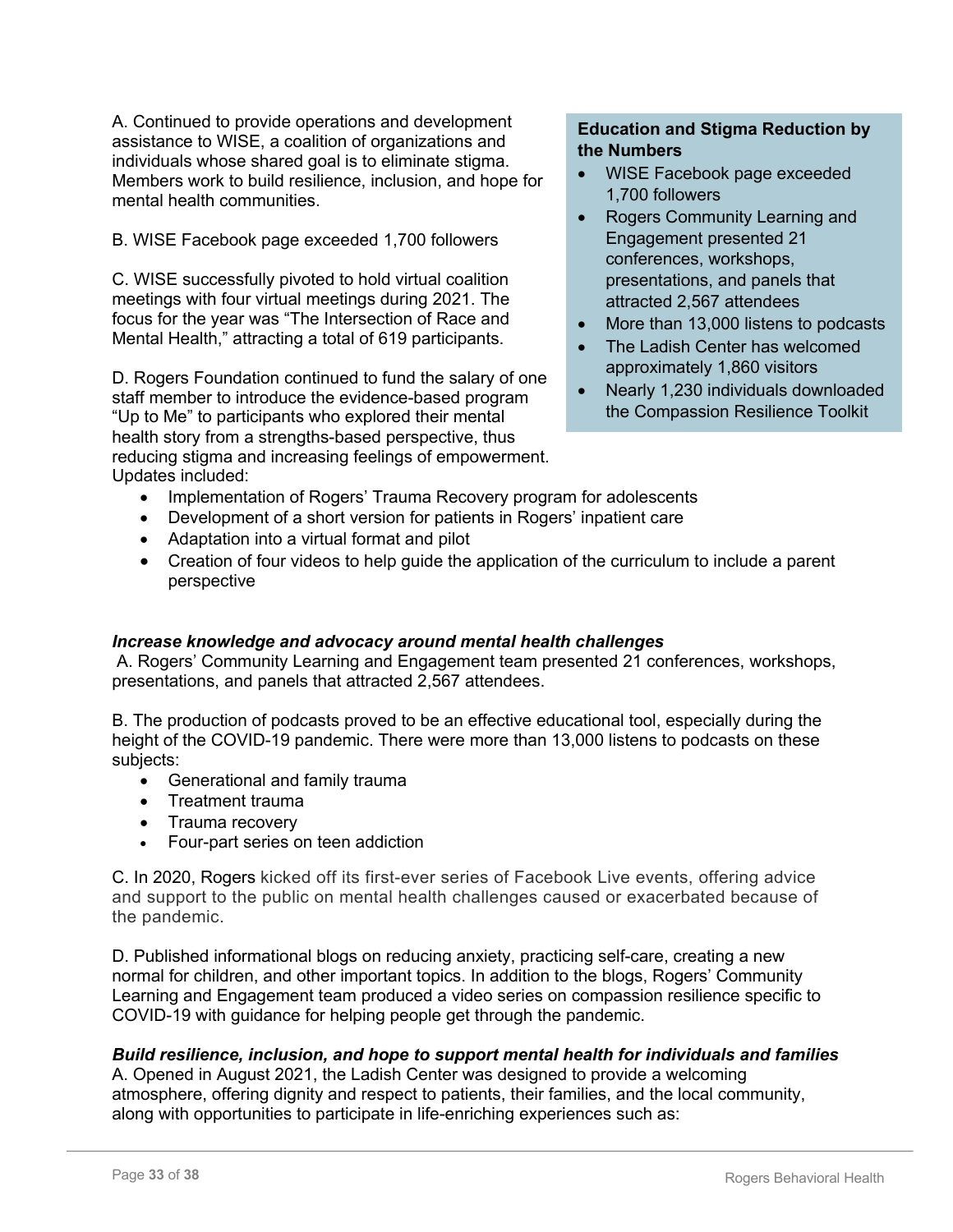- Patient alumni groups and events
- Educational workshops/parent universities for family members
- Educational lectures
- Community support groups for individuals and families
- Community summits on timely and relevant topics

In addition, the Ladish Center features the Ronald McDonald Family Room<sup>®</sup>, which provides much-needed hospitality services to family members with a loved one going through treatment. Since opening, the Ladish Center has welcomed approximately 1,860 visitors.

B. Rogers trained more than 100 admissions employees on how to ask for patients' chosen names and personal pronoun information, and it launched an Identity 101 training for all team members to introduce the terminology, concepts, and issues that can often face LGBTQIA+ employees and patients.

C. Resilience training was a priority both within the community and among Rogers staff.

- Compassion Resilience Training of Facilitators: 837 community members
- Compassion Resilience Overview Training: 569 community members
- Internal trainings and presentations reached a combined 898 staff attendees

 $\_$  ,  $\_$  ,  $\_$  ,  $\_$  ,  $\_$  ,  $\_$  ,  $\_$  ,  $\_$  ,  $\_$  ,  $\_$  ,  $\_$  ,  $\_$  ,  $\_$  ,  $\_$  ,  $\_$  ,  $\_$  ,  $\_$  ,  $\_$  ,  $\_$  ,  $\_$  ,  $\_$  ,  $\_$  ,  $\_$  ,  $\_$  ,  $\_$  ,  $\_$  ,  $\_$  ,  $\_$  ,  $\_$  ,  $\_$  ,  $\_$  ,  $\_$  ,  $\_$  ,  $\_$  ,  $\_$  ,  $\_$  ,  $\_$  ,

• Nearly 1,230 individuals downloaded the Compassion Resilience Toolkit

### **Priority 3: Continuum of care**

### **Objective**

*Increase opportunities for people affected by mental illness* 

### **Outcomes**

A. Improved accessibility and types of community support groups

• The Ladish Center is now home to five weekly support groups (Alcoholics Anonymous, Narcotics Anonymous, Al-Anon Family Group, OCD Support Group, and John A.'s Aftercare Group), totaling 741 individuals through December 31, 2021.

B. Provided transitional housing options for addiction recovery

- Rogers Foundation continued to provide grants for transitional housing for individuals at discharge.
- The Foundation raised funds to develop Rogers' first supportive living house in Sheboygan, Wisconsin, which was completed in 2021.

C. Increased use of "step down" programs within Rogers residential, partial hospitalization, and intensive outpatient levels of care.

• Rogers gained greater insight into the patient journey through a new data sharing initiative with payors. Results showed that readmission rates overall continued to go down with the use of Rogers' standardized treatment for inpatient care and patient-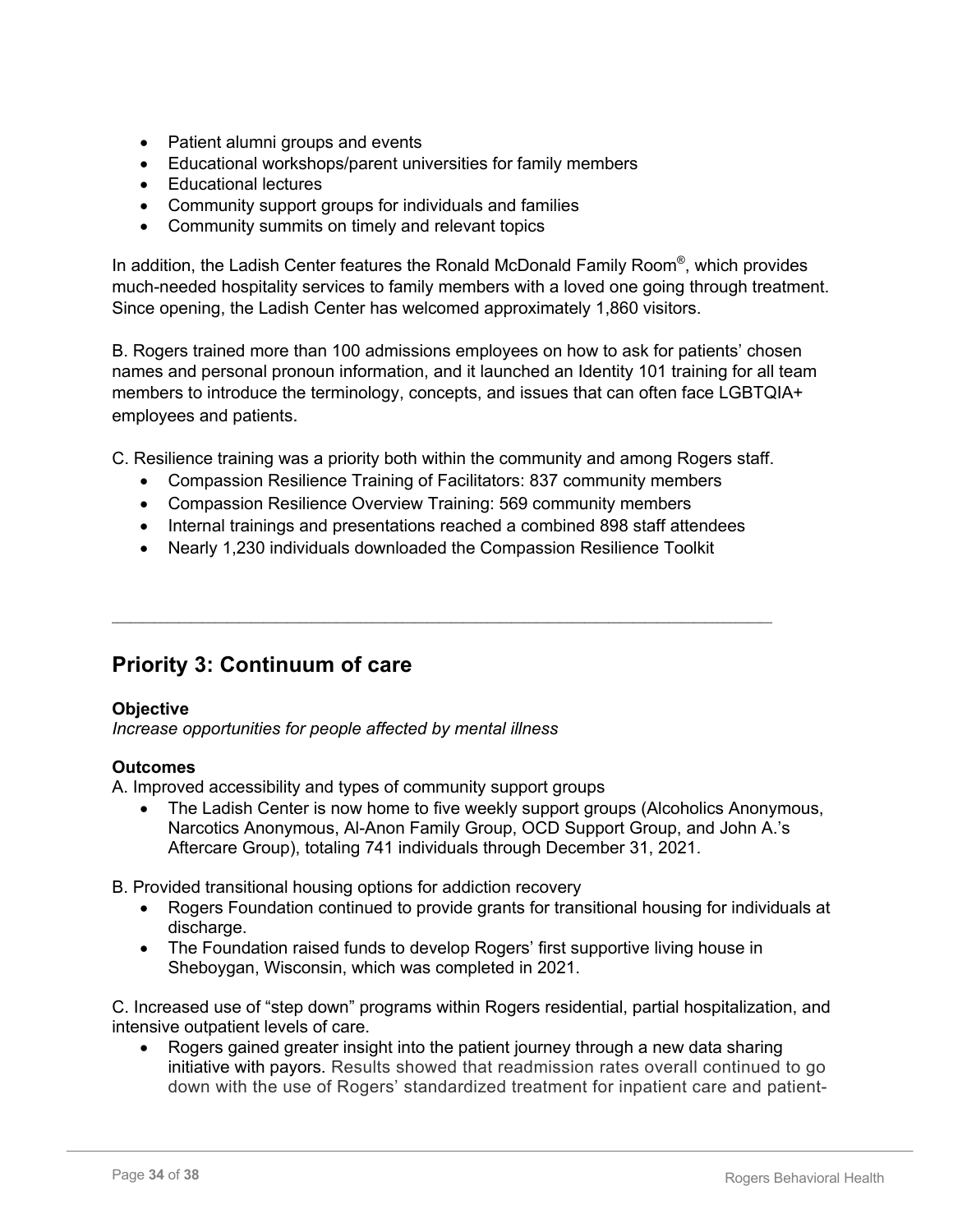reported outcome measures in addition to its emphasis on dose and continuation of the clinical pathway.

• With increasing relapse and readmission rates nationwide, Rogers began developing machine learning algorithms to predict which patients are likely not to respond to treatment.

## **Appendix 4: Detailed report on 2022-2024 priorities and implementation plan**

### **Priority A: Enhance and expand Rogers' levels of care**

### **Objective**

### **Improve access to appropriate levels of care for individuals**

### **Strategies**

- Improve efficiency of admissions process
- Enhance telehealth services by creating a stand-alone telehealth service department and by adding or expanding telehealth options
- Provide free treatment to those in need by growing the Charitable Giving Fund and through the support of Rogers Behavioral Health Foundation's Patient Care Grants
- Increase specialized residential programs for mental health and addiction care, as well as dual diagnosis at Rogers in Brown Deer
- Expand programs in underserved areas
- Expand children's behavioral health services in collaboration with providers such as Children's Wisconsin
- Implement trauma-informed care training initiatives

### **Impact**

• Greater access to programs (current, expanded, and new) and to all levels of care will increase the potential for improved outcomes and recovery for more individuals.

### **Accountable parties for this priority include:**

- Rogers administration
- Rogers clinical and medical staff
- Rogers Behavioral Health Foundation

### **Priority B: Empower communities, organizations, and individuals through mental health education and stigma reduction**

### **Objective 1**

**Expand capacity of community organizations to reduce the stigma of mental health challenges**

### **Strategies**

• Provide consultation and facilitative leadership to WISE coalition partners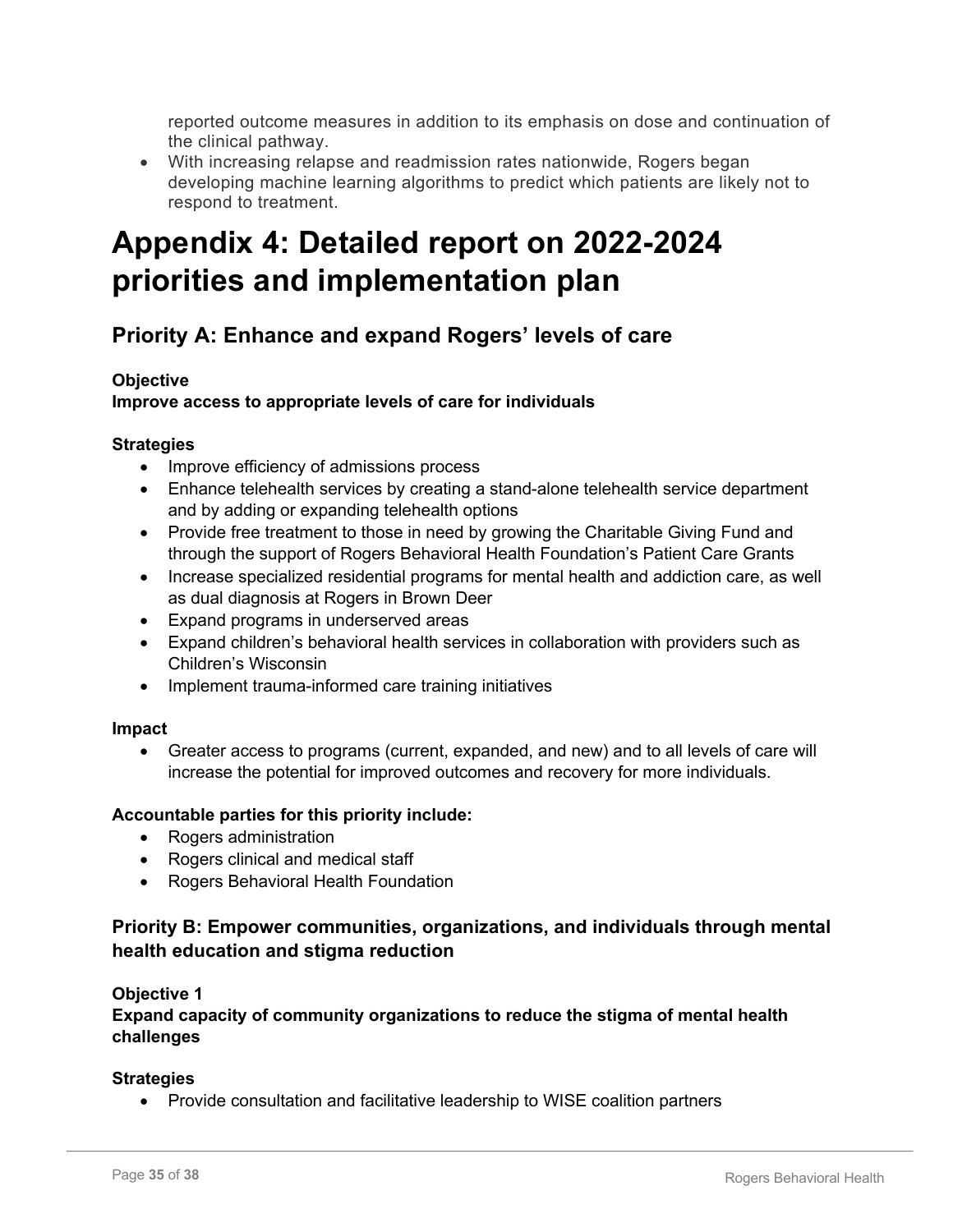• Provide training and coaching to support community organizations in their efforts to increase the distribution and use of stigma reduction programming

### **Impact**

• Organizations will have additional resources in which to provide mental health education and stigma reduction programming within their communities.

### **Objective 2**

### **Increase educational opportunities about mental health challenges to support individuals and families**

### **Strategies**

- Increase reach of advertising and awareness campaigns
- Grow online resources on rogersbh.org
- Use social media to direct individuals to online education materials
- Continue efforts to utilize the Ladish Center for community events and conferences-- in addition to it serving as a space of hope and healing where patients, families, partners, employees, and volunteers feel a sense of belonging, respect, dignity, and support

### **Impact**

• Expanding opportunities for mental health education will help build resilience, inclusion, and hope among individuals and families coping with mental health challenges.

### **Objective 3**

### **Expand access to tools and support for reducing self-stigma, public stigma, and compassion fatigue within professional sectors**

#### **Strategies**

- Enhance Compassion Resilience, Up to Me, and Safe Person programming
- Improve availability of this programming through online and virtual platforms within settings such as schools, libraries, first responder locations, etc.

#### **Impact**

- Empower those who help others to approach the individuals they serve with compassion.
- Inspire those facing challenges to treat themselves with compassion and look at their own challenges from a strengths-based perspective.
- Spread awareness of what it means to be a safe person to turn to for individuals with mental health and addiction challenges.

### **Accountable parties for this priority include:**

Rogers Community Learning and Engagement Rogers administration Rogers clinical and medical staff Rogers Behavioral Health Foundation Advocacy and Outreach Committee of Rogers Behavioral Health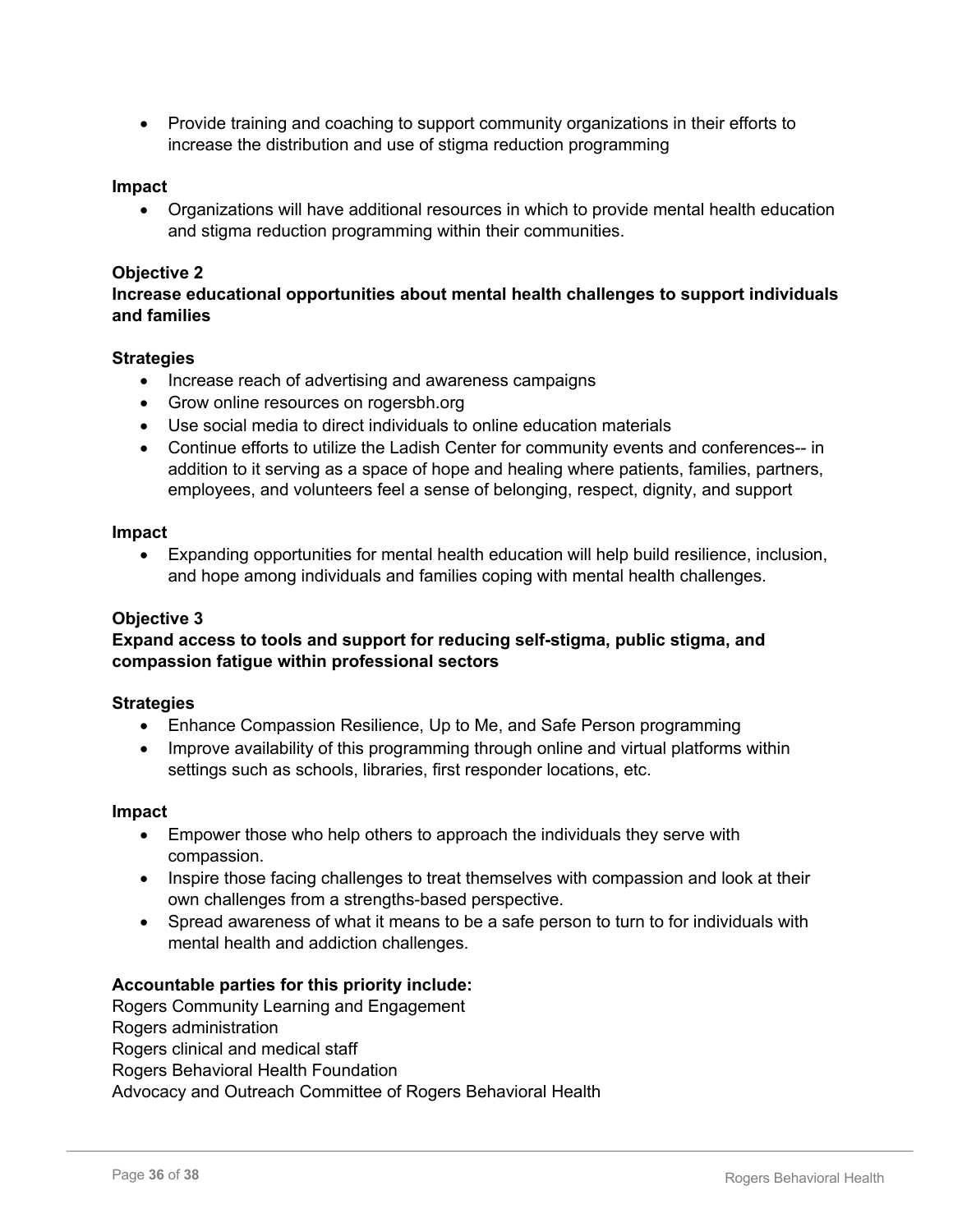### **Priority C: Advance workforce development initiatives**

### **Objective 1 Improve staff well-being at Rogers**

### **Strategies:**

- Continue to provide compassion resilience and other well-being training opportunities for employees
- Host employee meetings and events within the healing environment of the Ladish Center
- Support the development and ongoing work of the medical staff and therapists' wellbeing taskforces
- Enhance awareness of free mental health services available to employees and their families through Lyra Health
- Participate in the MHA Bell Seal certification program and resources

### **Impact:**

• Greater emphasis on personal well-being of staff will improve job satisfaction and foster an atmosphere of self-care and compassion. This will assist in employees' ability to provide consistent, exceptional care to the patients, families, and communities we serve.

### **Objective 2**

### **Increase Rogers' capacity to meet the needs of diverse employee populations**

#### **Strategies:**

- Continue to provide Equity, Diversity, and Inclusion (EDI) monthly cultural celebration opportunities
- Increase involvement in employee resource groups
- Improve provider competence and confidence in providing responsive and affirming care for BIPOC and LGBTQIA+ patients through provider-led workgroups that analyze the needs for these populations and match learning opportunities for our providers

#### **Impact:**

• Emphasis on the needs of our diverse staff will promote inclusion and improve Rogers' ability to meet the mental health needs of its culturally diverse patients and to attract more diverse staff.

#### **Objective 3**

### **Advance training and recruitment efforts for mental health professionals**

#### **Strategies:**

- Collaborate with local colleges to increase the number of nurse practitioners in behavioral health through Rogers Psychiatric Mental Health Nurse Practitioner Program
- Offer Rogers employees scholarship opportunities to help advance their careers in the behavioral health field through partnerships/scholarships with institutions including Concordia University, Carroll University, Milwaukee School of Engineering (MSOE), and University of Wisconsin-Milwaukee
- Attend school career fairs